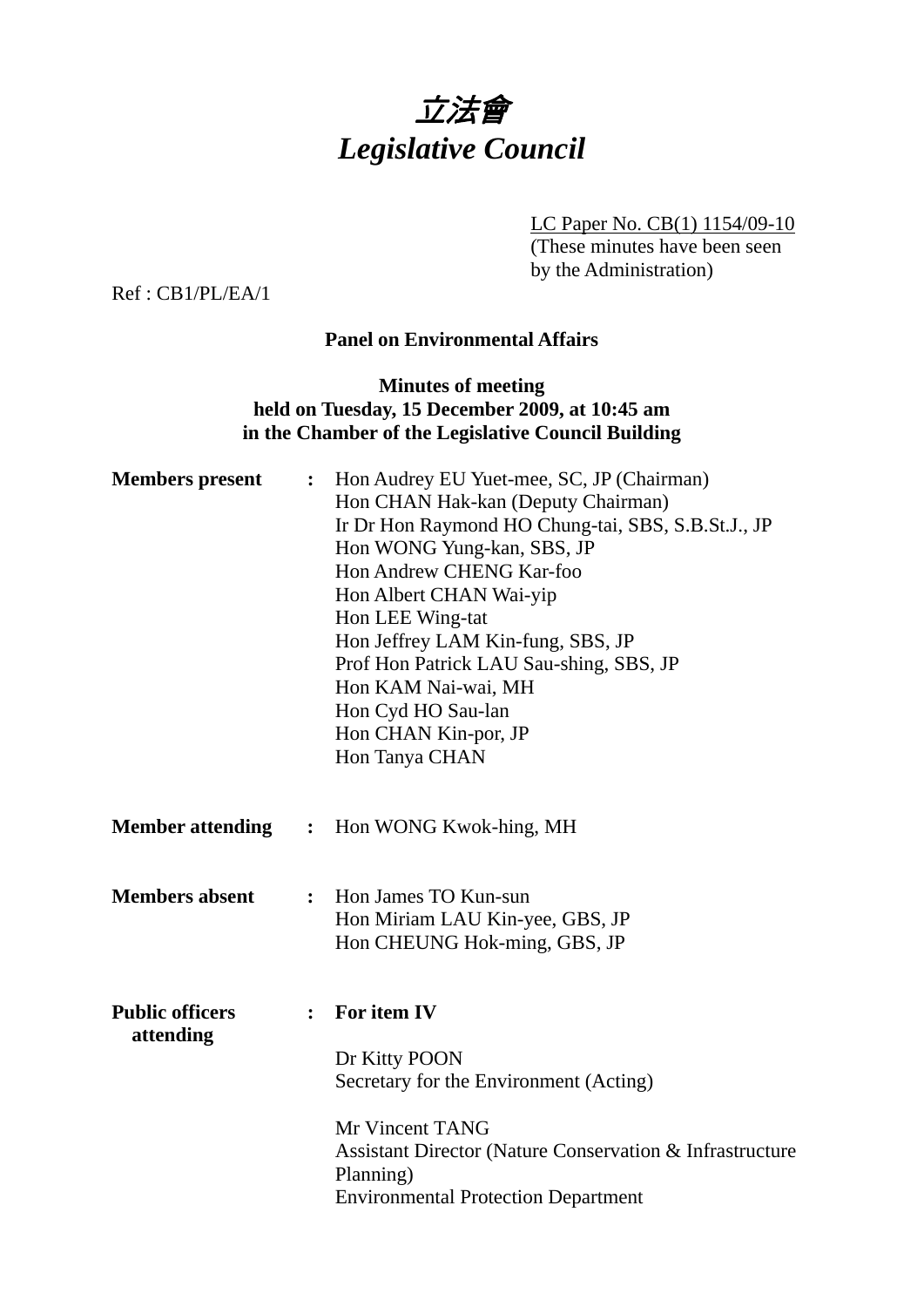|                                                             | $-2-$                                                           |  |  |
|-------------------------------------------------------------|-----------------------------------------------------------------|--|--|
|                                                             | Mr Joseph SHAM                                                  |  |  |
|                                                             | <b>Assistant Director (Country &amp; Marine Parks)</b>          |  |  |
|                                                             | <b>Agriculture, Fisheries and Conservation Department</b>       |  |  |
|                                                             |                                                                 |  |  |
|                                                             | Mr Edward WONG                                                  |  |  |
|                                                             |                                                                 |  |  |
|                                                             | <b>Senior Marine Parks Officer</b>                              |  |  |
|                                                             | Agriculture, Fisheries<br>Conservation<br>and                   |  |  |
|                                                             | Department                                                      |  |  |
|                                                             | For item V                                                      |  |  |
|                                                             |                                                                 |  |  |
|                                                             | Dr Kitty POON                                                   |  |  |
|                                                             | Secretary for the Environment (Acting)                          |  |  |
|                                                             | Mr Elvis AU<br><b>Assistant Director (Water Policy)</b>         |  |  |
|                                                             |                                                                 |  |  |
|                                                             | <b>Environmental Protection Department</b>                      |  |  |
|                                                             | Dr YEUNG Hung-yiu<br>Principal Environmental Protection Officer |  |  |
|                                                             |                                                                 |  |  |
|                                                             | (Sewerage Infrastructure)                                       |  |  |
|                                                             | <b>Environmental Protection Department</b>                      |  |  |
|                                                             |                                                                 |  |  |
|                                                             | Mr SHIU Wing-yu                                                 |  |  |
|                                                             | <b>Assistant Director (Sewage Services)</b>                     |  |  |
|                                                             | <b>Drainage Services Department</b>                             |  |  |
|                                                             |                                                                 |  |  |
|                                                             | Mr Henry CHAU                                                   |  |  |
|                                                             | <b>Chief Engineer (Harbour Area Treatment Scheme)</b>           |  |  |
|                                                             | <b>Drainage Services Department</b>                             |  |  |
|                                                             |                                                                 |  |  |
| <b>Attendance by</b><br>$\ddot{\cdot}$<br><b>Invitation</b> | For item IV                                                     |  |  |
|                                                             | <b>Greeners Action</b>                                          |  |  |
|                                                             | Miss Michelle LAW                                               |  |  |
|                                                             | Project Officer                                                 |  |  |
|                                                             |                                                                 |  |  |
|                                                             | <b>WWF Hong Kong</b>                                            |  |  |
|                                                             |                                                                 |  |  |
|                                                             | Dr Guillermo MORENO                                             |  |  |
|                                                             | Head of Marine Programme                                        |  |  |
|                                                             | <u>The University of Hong Kong</u>                              |  |  |
|                                                             |                                                                 |  |  |
|                                                             | <b>Prof Yvonne SADOVY</b>                                       |  |  |
|                                                             | The Division of Ecology $\&$ Biodiversity in the                |  |  |

School of Biological Science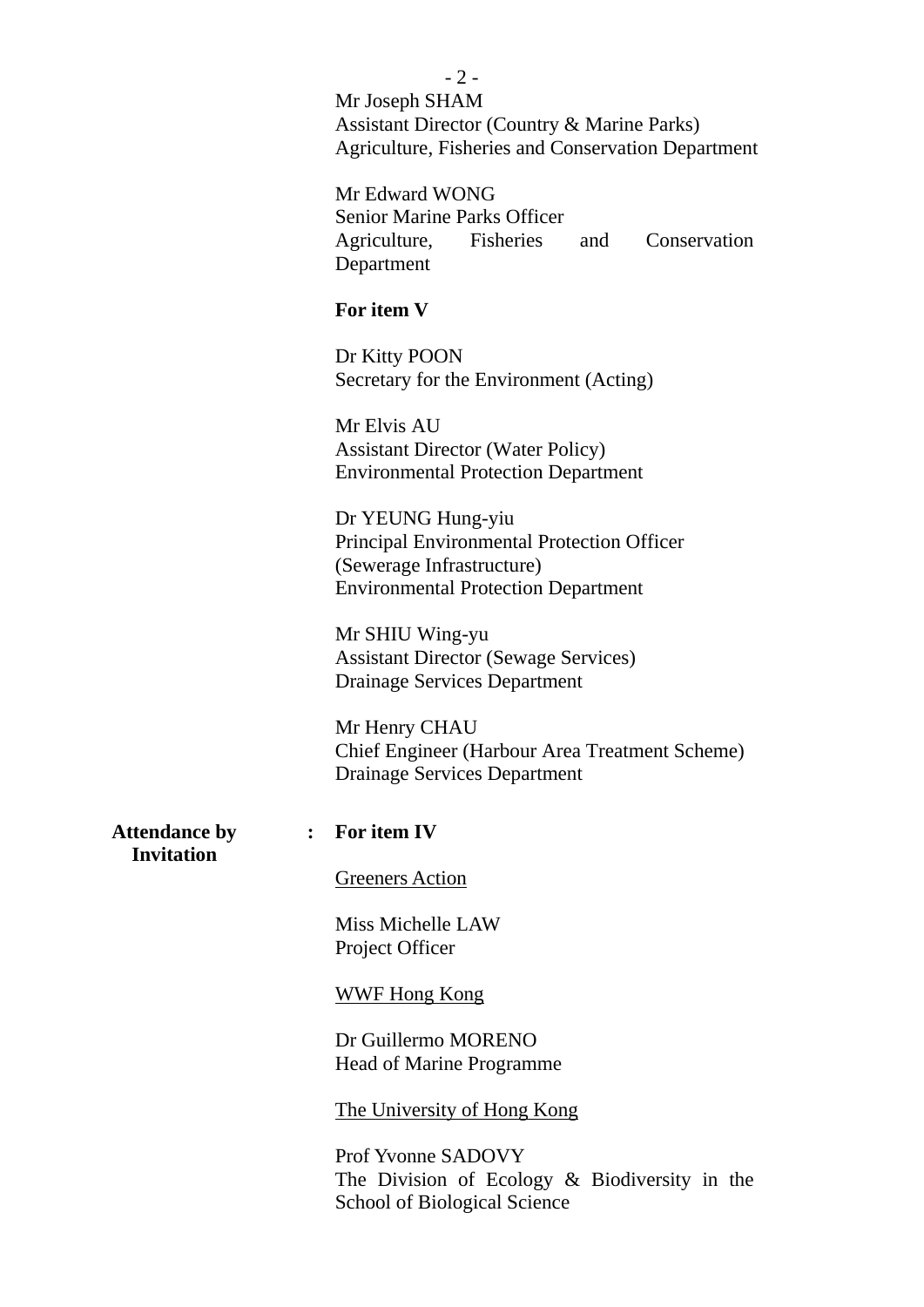- 3 - Hong Kong Environmental Protection Association

Mr FAN Hai-tai Chairman

Cheung Chau Fishery Tradesmen's Association

Mr KWOK Chuen President

Hong Kong Dolphinwatch Ltd

Ms Janet WALKER Media Spokesperson and Senior Tour Conductor

魚樂双週刊

Mr TSE Wai-hong Chief Editor

Hong Kong Fishermen's Association (Tai O)

Mr WONG Yung-kan Council Member

Triton Fishing Equipment Co

Mr LAI Wai-keung Assistant Retail Manager

西貢漁民互助會

Mr CHENG King-man Chairman

Ocean Park Conservation Foundation Hong Kong

Mr Timothy NG Deputy Director

The Castle Peak Mechanized Trawler Fishermen's Credit Co-operative Society Unlimited

Mr LEUNG Tai-chun Secretary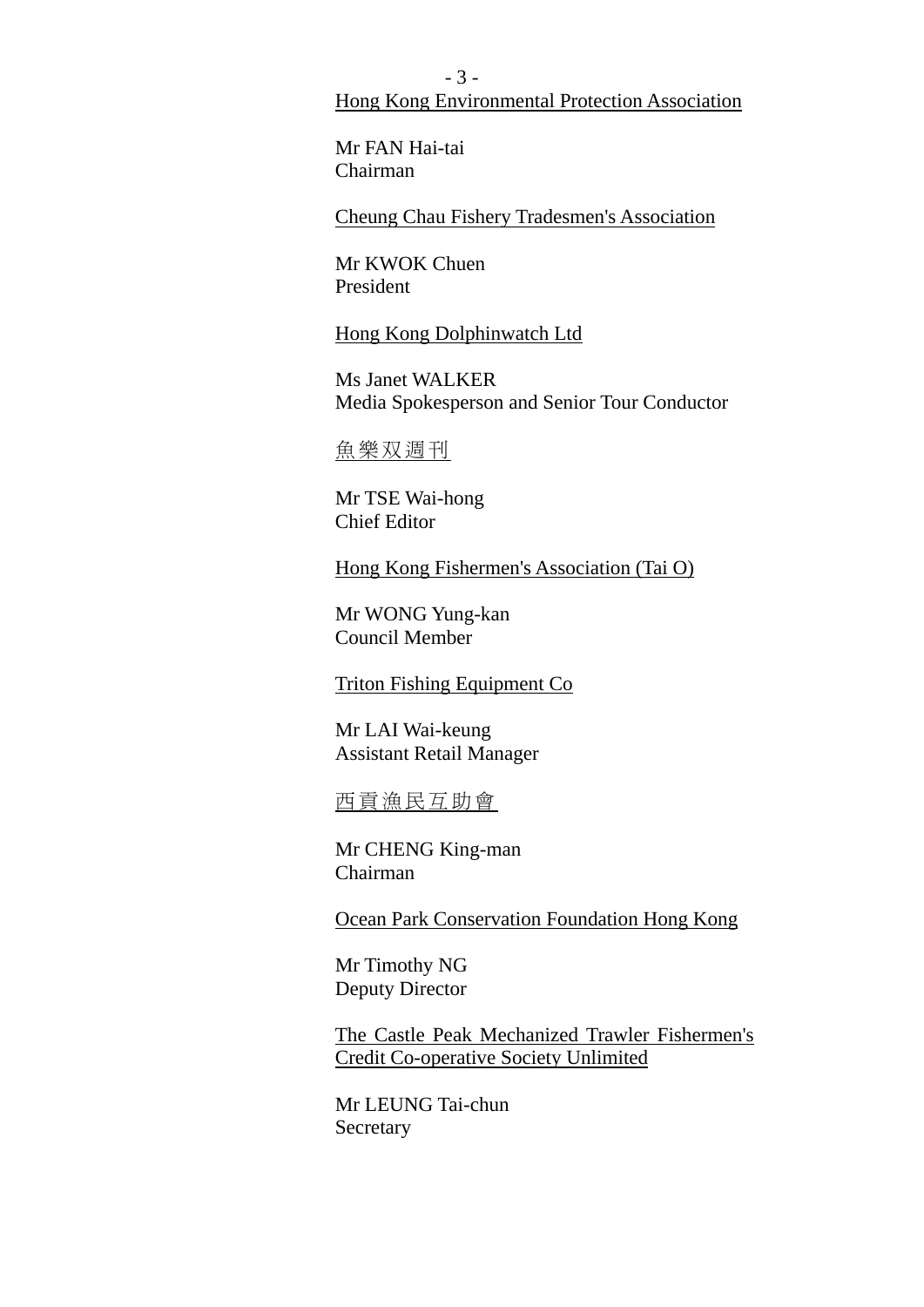- 4 - The Castle Peak Fishermen's Credit Co-operative Society Unlimited

Mr CHOW Ping-fai Chairman

New Territories Fishermen Fraternity Association

Mr LEUNG Kwong-yung Chairman

Tai Po Yim Tin Tsai(E) Marine Fish Culture Business Association

Mr TSUI Choi-kam Vice Chairman

N.T. North District Fishermen's Association

Mr SO Yat-loi Vice Chairman

The NT Tap Mun Marine Fish Culture Association

Mr LAI Chuen-tai Chairman

Tai Po Yim Tin Tsai Marine Fish Culture Business Association

Mr LEE Muk-kam Chairman

Tai Po Off Shore Fishermen's Association

Mr NG Tin-shing Chairman

Fanstastic Ocean (Far East) Development Ltd

Mr Bobby TANG **Director** 

Bloom Association

Mr Stanley SHEA Project Coordinator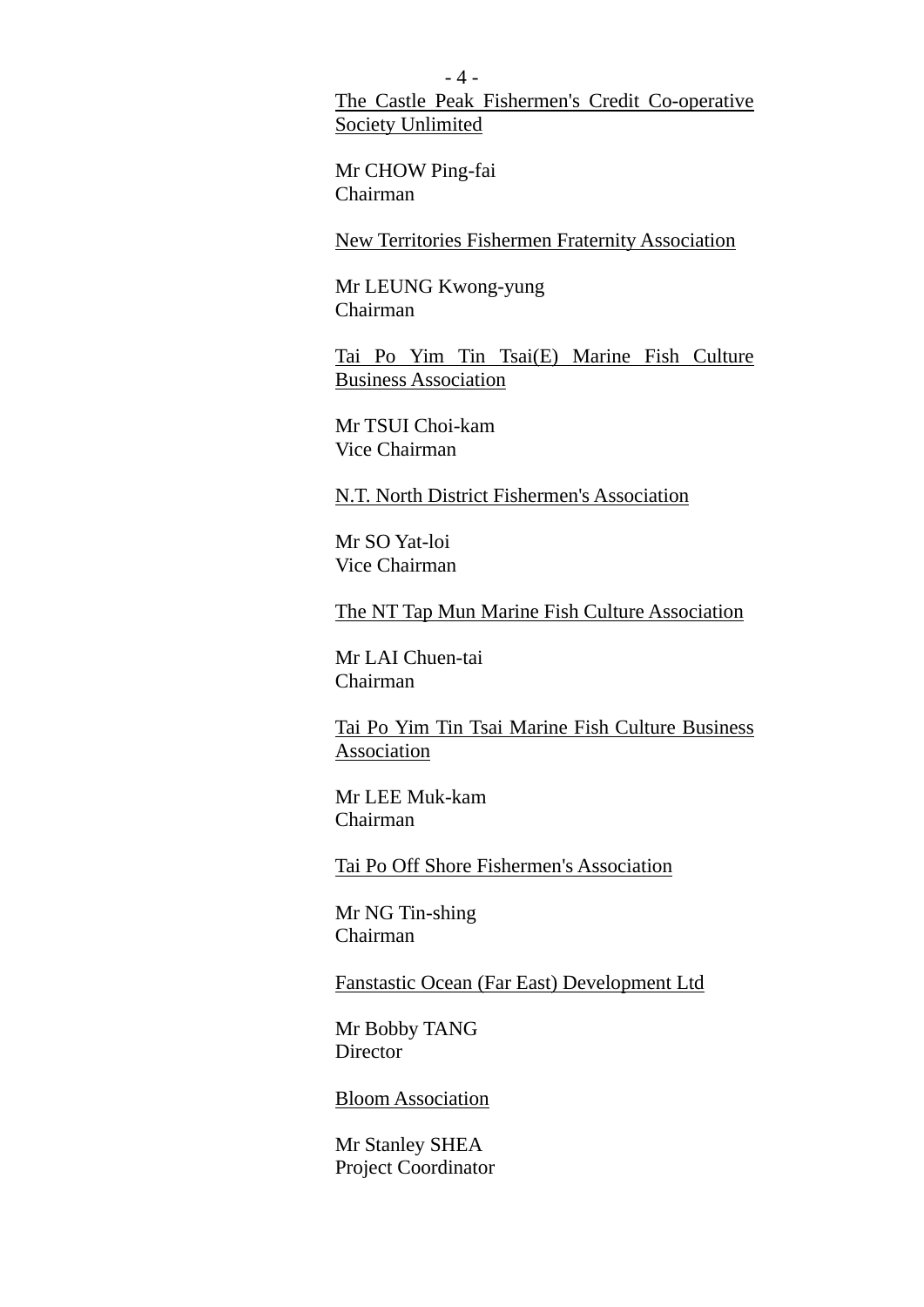- 5 - Cheung Chau Fishermen's Welfare Promotion **Association** 

Mr TO Kwong-biu Chairman

Hong Kong Fishermen Consortium

Mr CHEUNG Siu-keung Chairman

Tai Po Rural Committee

Mr CHAN Mei-tak Agriculture and Fisheries Team Officer

Endless Fishing

Mr WONG Kin-chung Editor

長洲漁民權益會

Mr HO Yung-hei Chairman

港九水上漁民福利促進會

Mr FUNG Tim-kan Council Member

香港漁民魚商會

Mr CHEUNG Yau-kit Chairman

國際漁業聯盟

Mr YEUNG Yung-kwong Chairman

港九漁民促進會

Mr CHEUNG Kam-chuen Chairman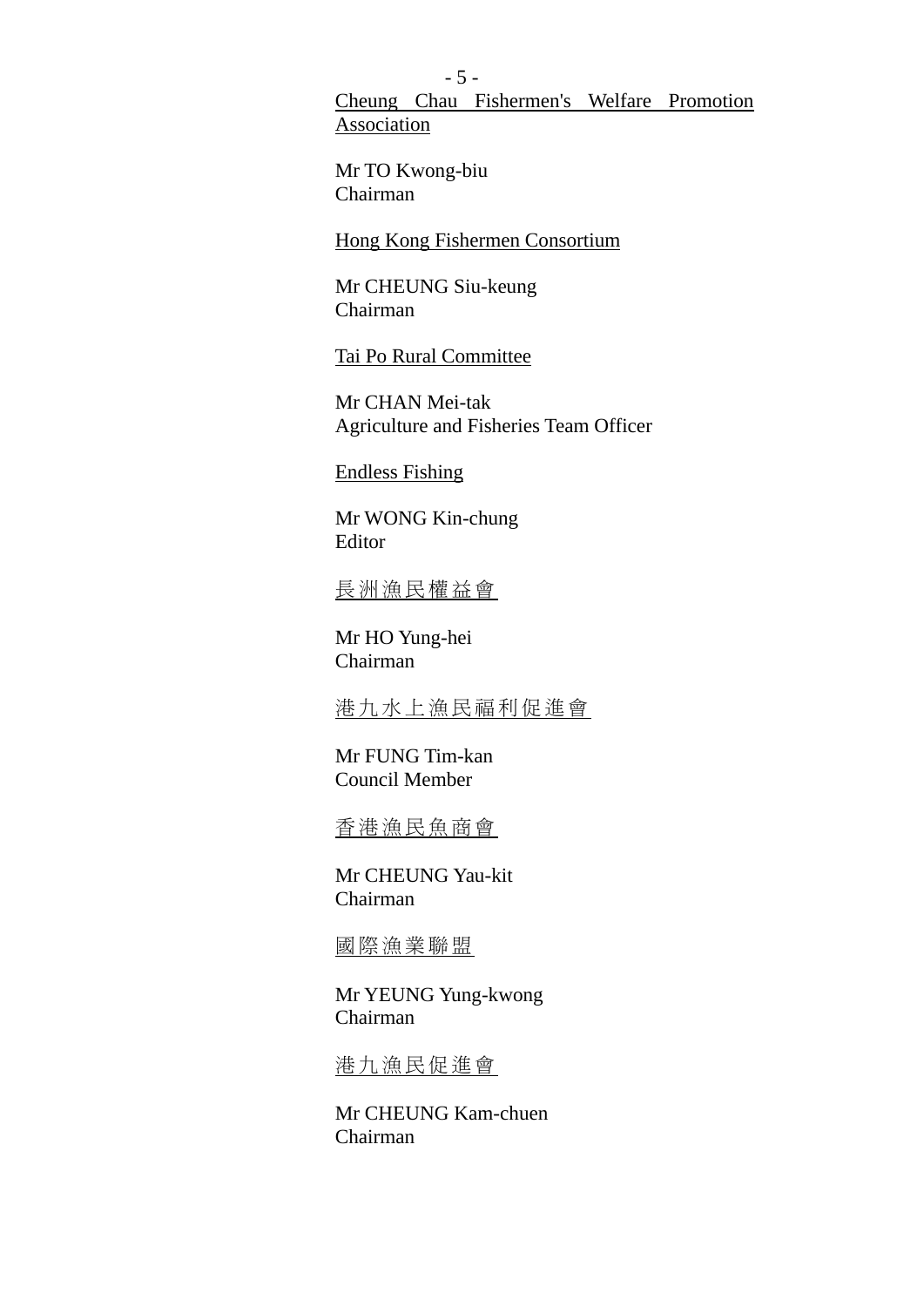|                                      | $-6-$<br>香港漁業聯盟                                                                       |
|--------------------------------------|---------------------------------------------------------------------------------------|
|                                      | Mr KEUNG Siu-fai<br><b>Chief Officer</b>                                              |
|                                      | 港九漁民聯誼會                                                                               |
|                                      | Mr CHEUNG Chee-chuen<br>理事長                                                           |
|                                      | 長洲漁民業聯合會                                                                              |
|                                      | Mr CHAN Fuk                                                                           |
| <b>Clerk in attendance</b>           | Miss Becky YU<br>$\ddot{\bullet}$<br>Chief Council Secretary (1)1                     |
| <b>Staff in attendance</b>           | Mrs Mary TANG<br>$\ddot{\cdot}$<br>Senior Council Secretary (1)2                      |
|                                      | Mr Franco KWONG<br>Council Secretary (1)1                                             |
|                                      | <b>Miss Mandy POON</b><br>Legislative Assistant (1)4                                  |
| Action                               |                                                                                       |
| <b>Confirmation of minutes</b><br>I. | (LC Paper No. CB(1) 627/09-10<br>- Minutes of the meeting held on<br>2 November 2009) |
|                                      | The minutes of the meeting held on 2 November 2009 were confirmed.                    |

**II. Information paper issued since last meeting**

2. Members noted that no information paper had been issued since last meeting.

## **III Items for discussion at the next meeting** (LC Paper No. CB(1)  $628/09-10(01)$  — List of follow-up actions LC Paper No. CB(1)  $628/09-10(02)$  — List of outstanding items for discussion)

3. Members agreed to discuss the following items at the next regular meeting scheduled for Monday, 25 January 2010, at 2:30 pm -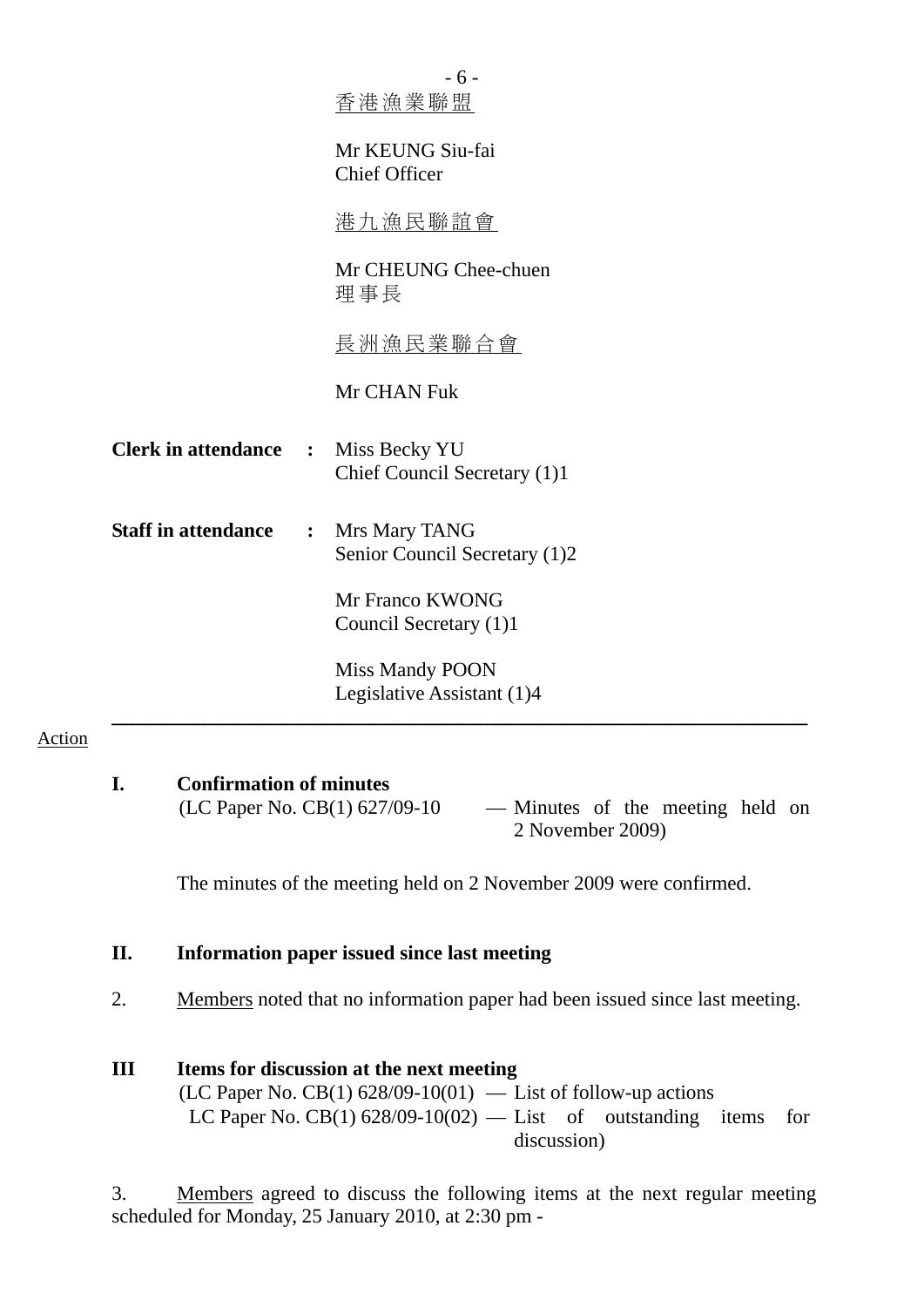- (a) 359DS North District sewerage, stage 1 phase 2B;
- (b) 329DS Upgrading of Pillar Point sewage treatment works; and
- (c) Producer responsibility scheme for waste electrical and electronic equipment.

(*Post-meeting note*: At the request of the Administration and with the concurrence of the Chairman, item (b) was replaced by "341DS – Harbour Area Treatment Scheme, stage 2A – upgrading of Stonecutters Island sewage treatment works and preliminary treatment works".)

4. Ms Cyd HO proposed and members agreed to hold a special meeting on Thursday, 21 January 2010, at 2:30 pm to discuss the following items -

- (a) United Nations Climate Change Conference held in Copenhagen in December 2009; and
- (b) Preparatory work for the C40 Conference to be held in Hong Kong in 2010

(*Post-meeting note*: At the request of the Administration and with the concurrence of the Chairman, an additional item on "Cleaner Production Partnership Programme – Extension of scope to cover effluent reduction and control" was included in the agenda.)

5. The Chairman reminded members of the joint meeting with the Panel on Transport on Friday, 22 January 2010, from 8:30 am to 9:30 am to discuss the subject of "Rationalization of bus routes to improve air quality".

#### **IV. Banning of commercial fishing in marine parks**

Meeting with Greeners Action (LC Paper No. CB(1) 695/09-10(07))

6. Miss Michelle LAW, Project Officer, said that Greeners Action (GA) supported the need to strike a balance between the conservation of the marine environment and the sustainable development of the fishing industry. However, the existing policy to allow fishermen with permits to conduct fishing activities in marine parks ran contrary to the objective of marine parks to protect the marine environment. Therefore, GA supported the proposed ban on commercial fishing in marine parks as this would help improve marine ecology, enrich fishery resources and ensure sustainable development of local fishing industry. In the long run, the proposed ban could effectively revive the fishery stock. Besides, the impact of the ban on fishermen's livelihood would be minimal because marine parks only comprised a small percentage of local waters.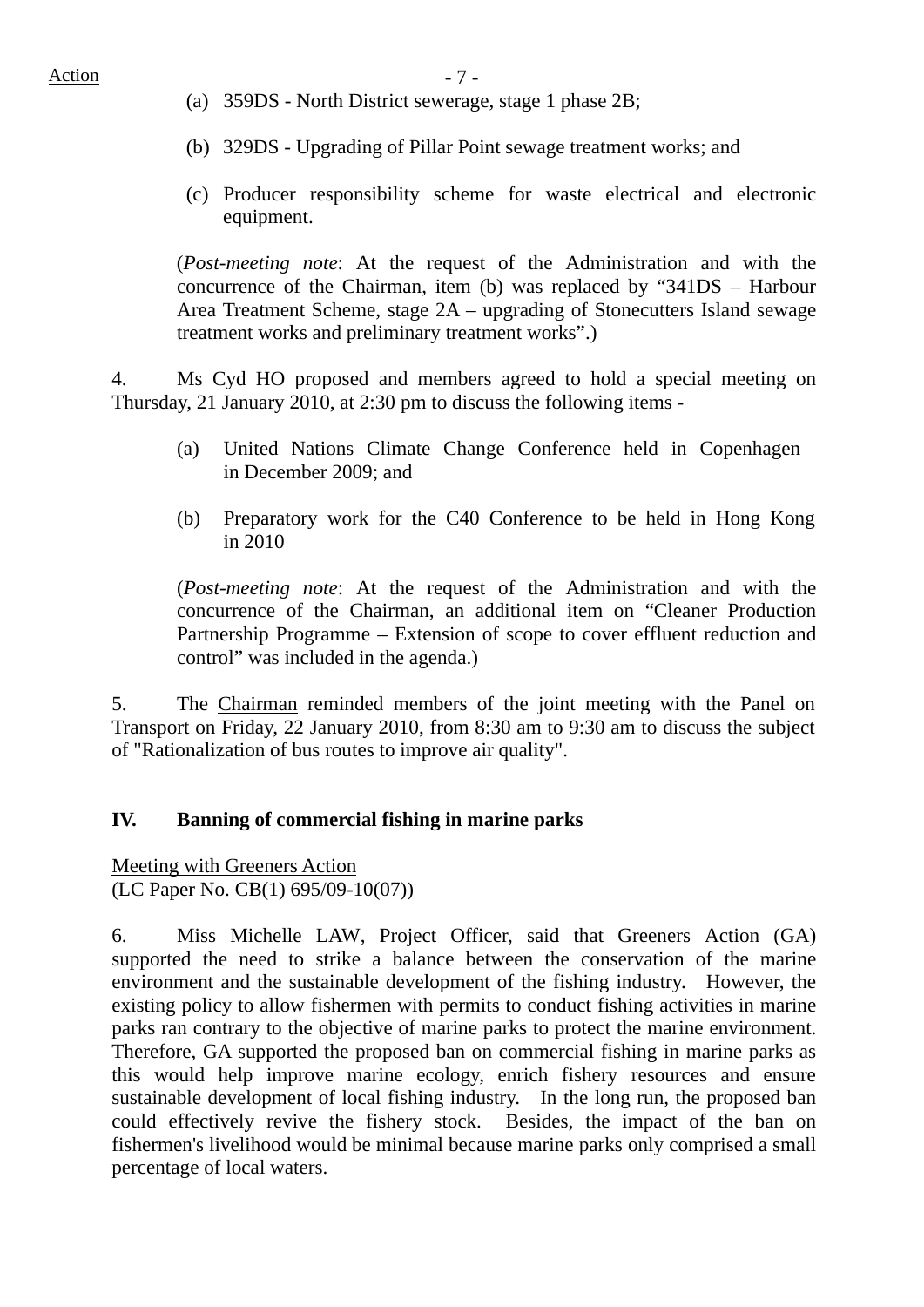$Action$   $-8$  -

Meeting with WWF Hong Kong (LC Paper Nos. CB(1) 462/09-10(03) and CB(1) 628/09-10(03))

7. Dr Guillermo MORENO, Head of Marine Programme, said that the banning of commercial fishing in marine parks was not only a recognized management tool for the recovery of fishery resources, but also a request from green groups. The strict implementation of the ban would increase the number of species, quantity, size and weight of fishes, thereby benefiting the biodiversity of the marine environment and the fishing communities. According to statistics, 90% of the reserves had higher fish biomass than fished areas by 446% on average, 63% had higher fish density by 166%; 83% had larger carnivorous fish and invertebrates by 28%, and 59% had higher biodiversity by 21%. Therefore, status quo was not an option for the fishing communities and the environment. He added that the Administration should take enforcement actions against illegal fishing and provide ex-gratia allowance (EGA) to the affected fishermen to enable smooth implementation of the ban.

#### Meeting with Prof Yvonne SADOVY (LC Paper No. CB(1) 695/09-10(02))

8. Prof Yvonne SADOVY said that the coastal fishery in Hong Kong was severely overfished for over 10 years. While the Government had made it clear that the fishery policy was to conserve fishery resources and promote the sustainable development of the fishing industry, the Agriculture, Fisheries and Conservation department (AFCD) had not done its part to take forward the policy. There was no direct monitoring of fishery resources nor measures or research to foster the sustainable development of the fishing industry. The considerable amount of resources earmarked for the pilot schemes, such as artificial reefs and re-stocking, was wasted because no improvement to the fishery resources had been seen. While marine protection areas were globally recognized as an important tool for fishery recovery, she pointed out that these had to be large enough (about 20 to 30% of the total fished area) and placed in correct locations under no-take conditions in order to be effective. Complementary measures, including effective enforcement, appropriate legislation and reduction in fishing, were also required. She stressed that healthier fisheries would produce more seafood and provide more jobs for fishermen.

## Meeting with Hong Kong Environmental Protection Association

9. While supporting the proposed ban to protect the biodiversity of the marine environment, Mr FAN Hai-tai, Chairman, said that the Hong Kong Environmental Protection Association was disappointed that the Administration had failed to reflect the dissenting views of fishermen associations. He stressed that a balanced assessment was necessary when formulating fishery policies taking into account divergent views. He asked if fishermen associations had expressed their views on the impact of the ban on the sustainable development of the fishing industry. There was also a need to assess the adequacy of EGA to be offered to affected fishermen.

## Meeting with Cheung Chau Fishery Tradesmen's Association

10. Mr KWOK Chuen, President, said that Cheung Chau Fishery Tradesmen's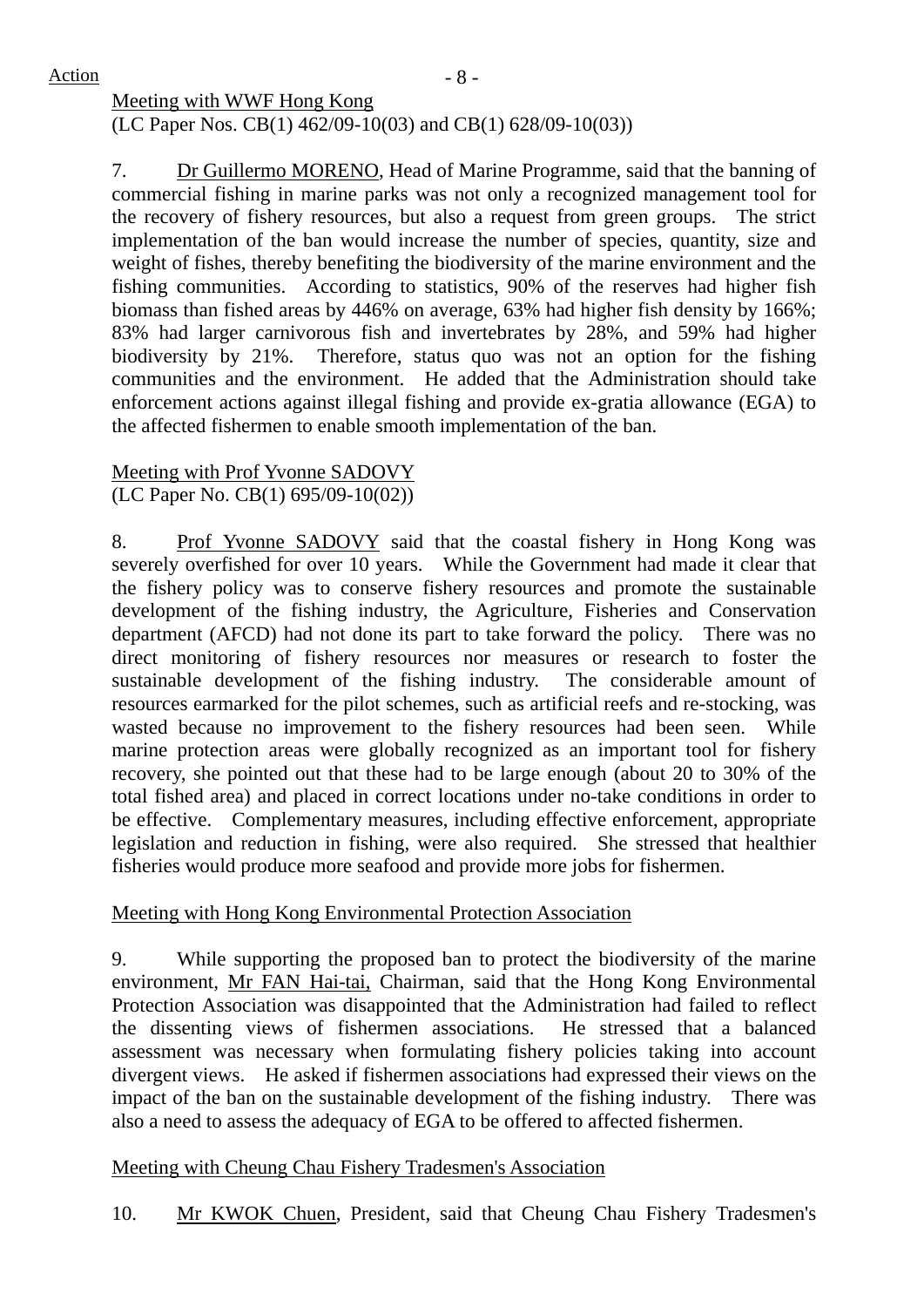## $Action$   $-9$  -

Association was opposed to the designation of marine parks which had adversely affected fishermen's livelihood, given the limited fishing grounds in Hong Kong. He was disappointed that the Government had ignored the contributions of local fishermen in the course of transformation of Hong Kong from a fishing port to a financial centre. There was a need to review the established mechanism on EGA to fishermen, particularly the restriction to confine compensation to fishermen with fishing vessels less than 15 metres in length.

### Meeting with Hong Kong Dolphinwatch Ltd

11. Ms Janet WALKER, Media Spokesperson and Senior Tour Conductor, said that the banning of commercial fishing in marine parks was a tiny step in a right direction towards stopping the collapse of the local fishing industry. Since fishes were a vital part of the economy as well as ecosystem and both fishermen and Chinese White Dolphins, it would be ecologically and economically unsound if fishing was carried out without proper management. Given the limited fish stock in Hong Kong waters, all fishing activities should be banned in marine parks. The survival of Chinese White Dolphins would attract visitors to Hong Kong which would help the tourism industry.

## Meeting with 魚樂双週刊

12. Mr TSE Wai-hong, Chief Editor, did not agree to ban all fishing activities in marine parks. Instead of the proposed ban, consideration should be given to setting up of a licensing system to control fishing activities in marine parks. He was also disappointed that the Administration had not taken any measures to promote recreational fishing which was enjoyed by over half a million people. He said that recreational fishing could create job opportunities for local fishermen because they could let out their fishing boats for hire to the recreational fishing communities.

Meeting with Hong Kong Fishermen's Association (Tai O) (LC Paper No. CB(1) 628/09-10(04))

13. Mr WONG Yung-kan said that the designation of marine parks was not the only way to protect fishery resources, which were indeed affected by reclamation works and dumping activities which had not only polluted sea waters, but also destroyed the marine ecosystem. The Administration should reduce reclamation works and assist fishermen who were willing to switch to other businesses.

Meeting with Triton Fishing Equipment Co

14. Mr LAI Wai-keung, Assistant Retail Manager, said that he had nothing to add.

Meeting with 西貢漁民互助會 (LC Paper No. CB(1) 695/09-10(01))

15. Mr CHENG King-man, Chairman, said that 西貢漁民互助會 was opposed to the designation of more marine parks, particularly after the establishment of geological parks which covered five islands in Sai Kung where fishing had been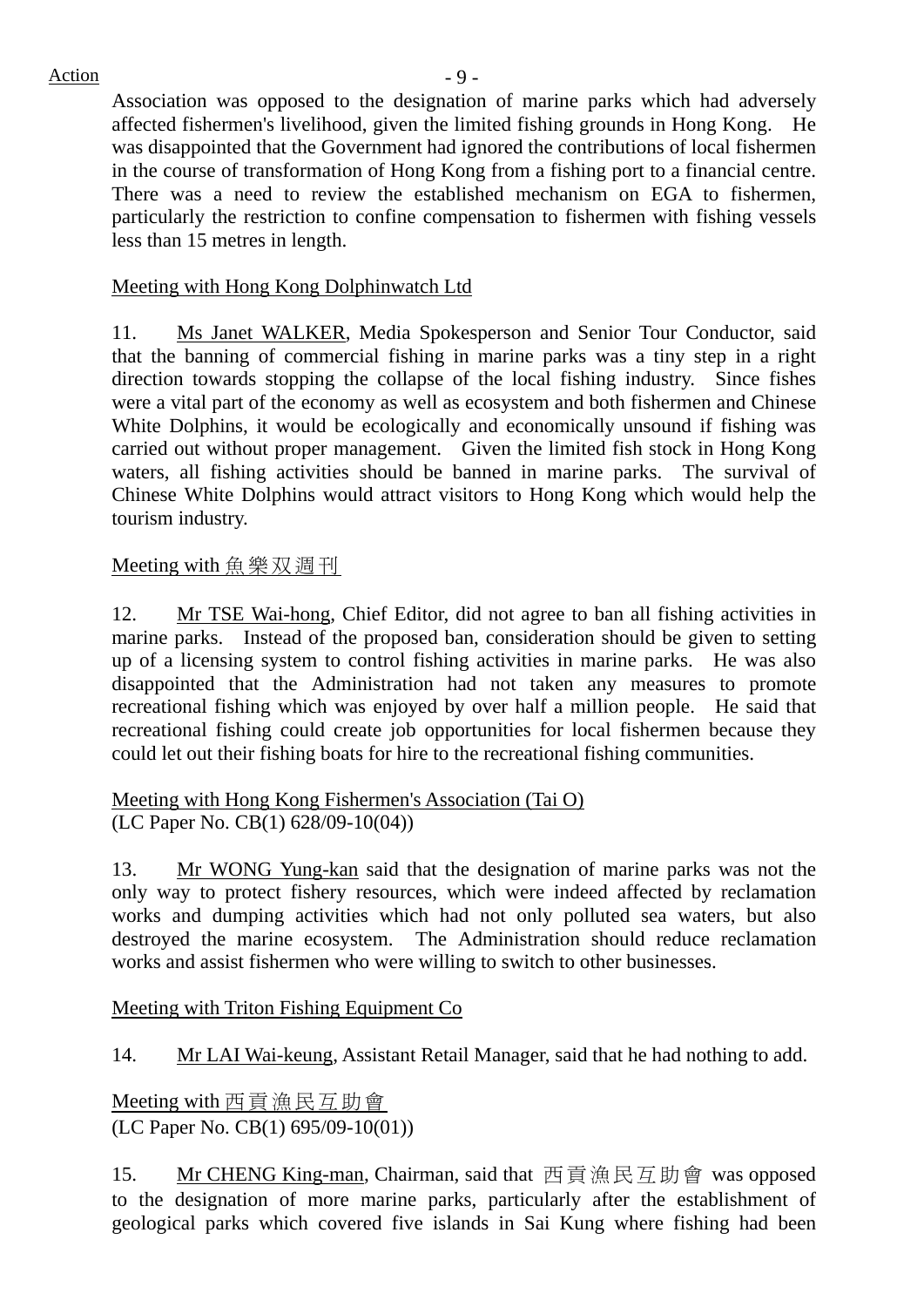carried out for generations. He said that local fishermen were well aware of the need to conserve the marine ecosystem which had supported their livelihood for generations. However, illegal cross-boundary fishing activities had undermined the marine ecosystem, and there was an urgent need for the Administration to step up enforcement actions against such activities. There was also a need to issue fishing permits to local fishermen.

## Meeting with Ocean Park Conservation Foundation Hong Kong LC Paper No. CB(1) 675/09-10(01)

16. Mr Timothy NG, Deputy Director, said that Ocean Park Conservation Foundation Hong Kong supported the proposed ban on commercial fishing in marine parks. Experience in New Zealand and the Philippines had shown that marine parks were useful in protecting the marine habitat and assisting the recovery of the exhausted fishery resources. To ensure the sustainable use of fishery resources, the Administration was urged to take the following measures -

- (a) complete the sustainable fishery study as soon as possible;
- (b) establish a special taskforce to monitor and coordinate measures to protect fishery resources;
- (c) introduce appropriate legislation to combat illegal cross-boundary fishing activities; and
- (d) assist fishermen to switch to other businesses.

## Meeting with The Castle Peak Mechanized Trawler Fishermen's Credit Co-operative Society Unlimited

17. Mr LEUNG Tai-chun, Secretary, said that Mr CHOW Ping-fai of The Castle Peak Fishermen's Credit Co-operative Society Unlimited would be speaking on his behalf.

## Meeting with The Castle Peak Fishermen's Credit Co-operative Society Unlimited

18. Mr CHOW Ping-fai, Chairman, said that there were many fishermen in the North District and the proposed ban would adversely affect their livelihood. He urged the Administration to revamp the existing licensing system so that fishermen could pass their fishing permits on to the next generation.

Meeting with New Territories Fishermen Fraternity Association (LC Paper No. CB(1) 462/09-10(01))

19. Mr LEUNG Kwong-yung, Chairman, said that there was inadequate consultation with the affected fishermen, many of them had no knowledge of the proposed ban. He urged the Administration to step up consultation with fishing communities on the designation of more marine parks following the establishment of geological parks.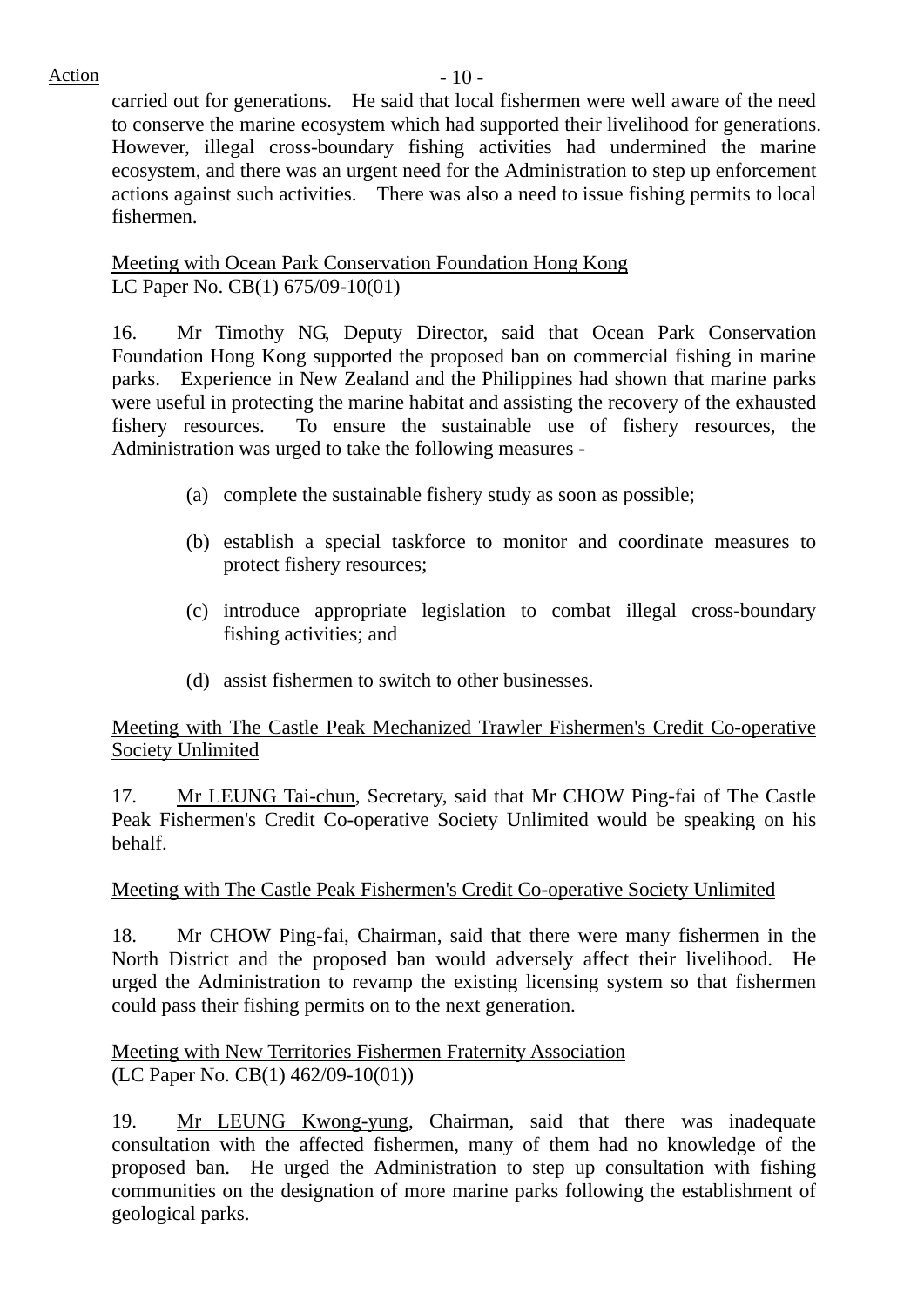## Meeting with Tai Po Yim Tin Tsai (E) Marine Fish Culture Business Association

20. Mr TSUI Choi-kam, Vice Chairman, said that Mr CHAN Mei-tak of the Tai Po Rural Committee would be speaking on his behalf.

## Meeting with N.T. North District Fishermen's Association

21. Mr SO Yat-loi, Vice Chairman, said that he had nothing to add.

## Meeting with The NT Tap Mun Marine Fish Culture Association

22. Mr LAI Chuen-tai, Chairman, recalled that fishing permits were issued following the designation of marine parks to enable fishermen to continue fishing in marine parks. Despite the Administration's efforts in facilitating the renewal of these permits, the number of permits had been reduced from 800 to 380, possibly because some fishermen were ignorant about the renewal requirements. Given that fishermen had not received much education in general, more efforts should be made to alert them of any changes in the issuance of fishing permits.

## Meeting with Tai Po Yim Tin Tsai Marine Fish Culture Business Association (LC Paper No. CB(1) 628/09-10(05))

23. Mr LEE Muk-kam, Chairman, said that the Association was opposed to the designation of marine parks which had indeed reduced the number of fishing grounds for fishermen. The situation was further aggravated by the dumping activities which had adversely affected the fishery resources and hence fishermen's livelihood. He questioned why the Administration had refused to renew expired fishing permits, and prohibited the transfer of permits to the younger generation. He also urged the Administration to enhance consultation with fishermen.

Meeting with Tai Po Off Shore Fishermen's Association

24. Mr NG Tin-shing, Chairman, said that Tai Po Off Shore Fishermen's Association objected to the proposed ban as this would adversely affect fishermen's livelihood. He recalled that the Administration had never mentioned about any ban when the marine parks were first designated. He stressed the need for the Administration to enhance consultation with fishermen in the designation of more marine parks following the establishment of geological parks. He also questioned the adequacy of EGA which was calculated using the notional values of seven years' fish catch.

Meeting with Fanstastic Ocean (Far East) Development Ltd (LC Paper No. CB(1) 695/09-10(06))

25. Mr Bobby TANG, Director, said that he supported conservation of the marine environment, but not the proposed ban on all fishing activities in marine parks. He noted that recreational fishing activities had been developed as a sport in many places, such as the Mainland, Japan, Korea, Malaysia, Macau and Taiwan, but this had yet to be developed in Hong Kong. As part of the fishing community, he supported the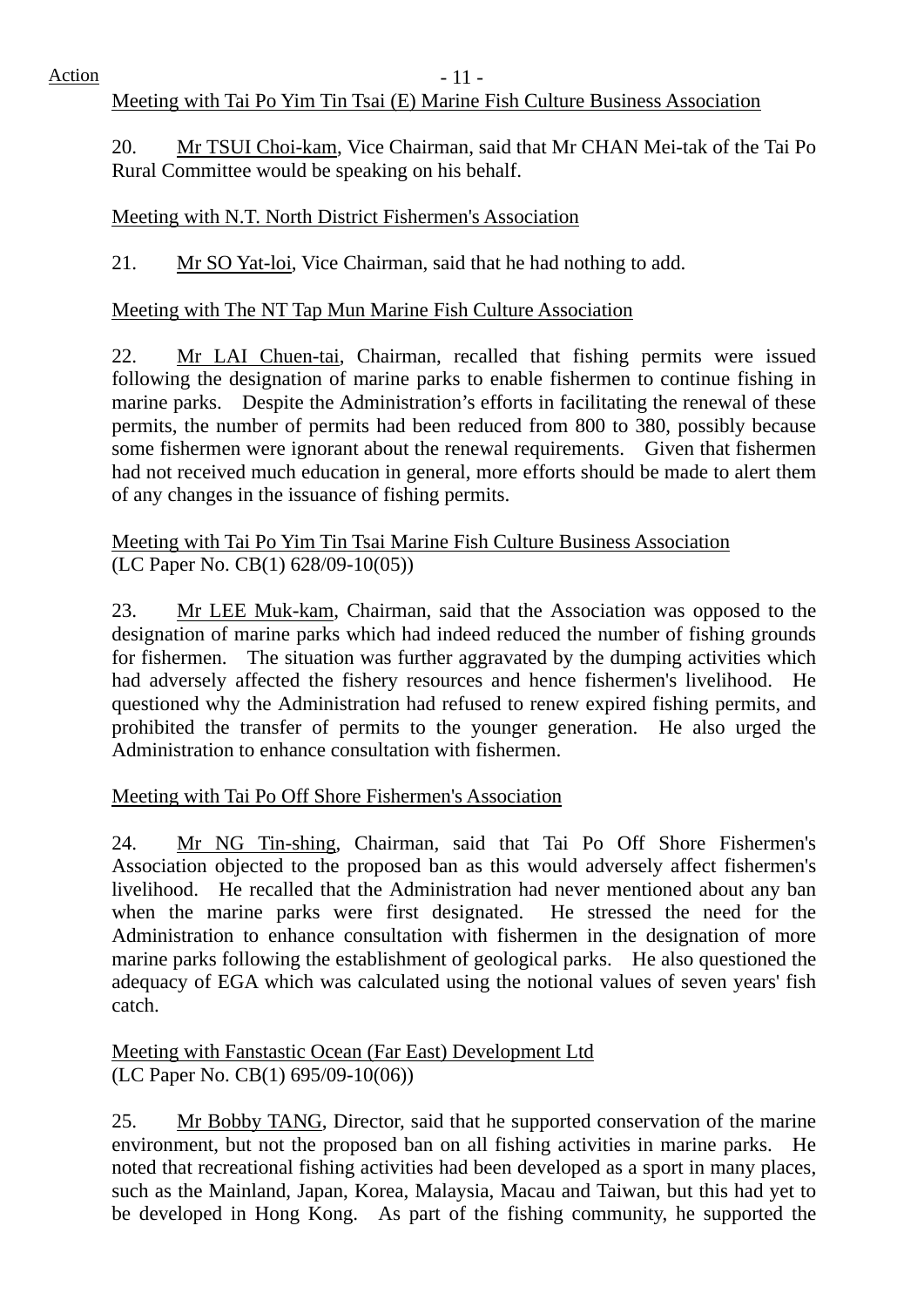sustainable development of the local fishing industry, and efforts to improve management of fishery resources, such as control on the number and size of fish catch as well as development of mariculture. To this end, the Administration should consider -

- (a) assisting local fishermen to switch to other businesses, including recreational fishing;
- (b) setting up a licensing system to manage fishing activities in marine parks; and
- (c) developing more artificial reefs.

Meeting with Bloom Association (LC Paper No. CB(1) 655/09-10(01))

26. Mr Stanley SHEA, Project Coordinator, said that several decades ago, groupers, snappers and croakers were not only more abundant in Hong Kong waters, but also much larger in size. However, decades of unregulated fishing had significantly damaged the local marine environment and livelihood of fishermen. If the extent of fishing continued at the current level, the local fishing industry could no longer be sustainable. Measures, including the setting up of no-take zones and marine reserves as well as proper control and management on recreational fishing, should be contemplated to conserve the marine environment and protect the fishery resources. The proposed ban would be a first step in the right direction in promoting the sustainable development of the fishing industry.

#### Meeting with Cheung Chau Fishermen's Welfare Promotion Association

27. Mr TO Kwong-biu, Chairman, said that as local waters were very close to the Pearl River Estuary, the pollutants from the River had adversely affected the survival of coral fishes. The designation of marine parks had not been able to significantly improve the amount of coral fishes, as such had only accounted for 2% of the total fish catch. However, the concentration of fish stock in marine parks had attracted illegal fishing by many Mainland fishermen. In the absence of effective enforcement actions against illegal cross-boundary fishing activities using destructive methods, the fishery resources in the marine parks had been seriously affected. He urged the Administration to develop more artificial reefs so as to improve the fishery resources in Hong Kong waters.

#### Meeting with Hong Kong Fishermen Consortium (LC Paper No. CB(1) 462/09-10(02))

28. Mr CHEUNG Siu-keung, Chairman, said that Hong Kong Fishermen Consortium objected to the proposed ban on commercial fishing in marine parks in the absence of adequate consultation and consensus with the affected fishermen. He added that while various assistance schemes were put in place for the underprivileged and the needy, the same was not made available to assist fishermen in maintaining their livelihood. The proposed EGA, which was calculated using the notional values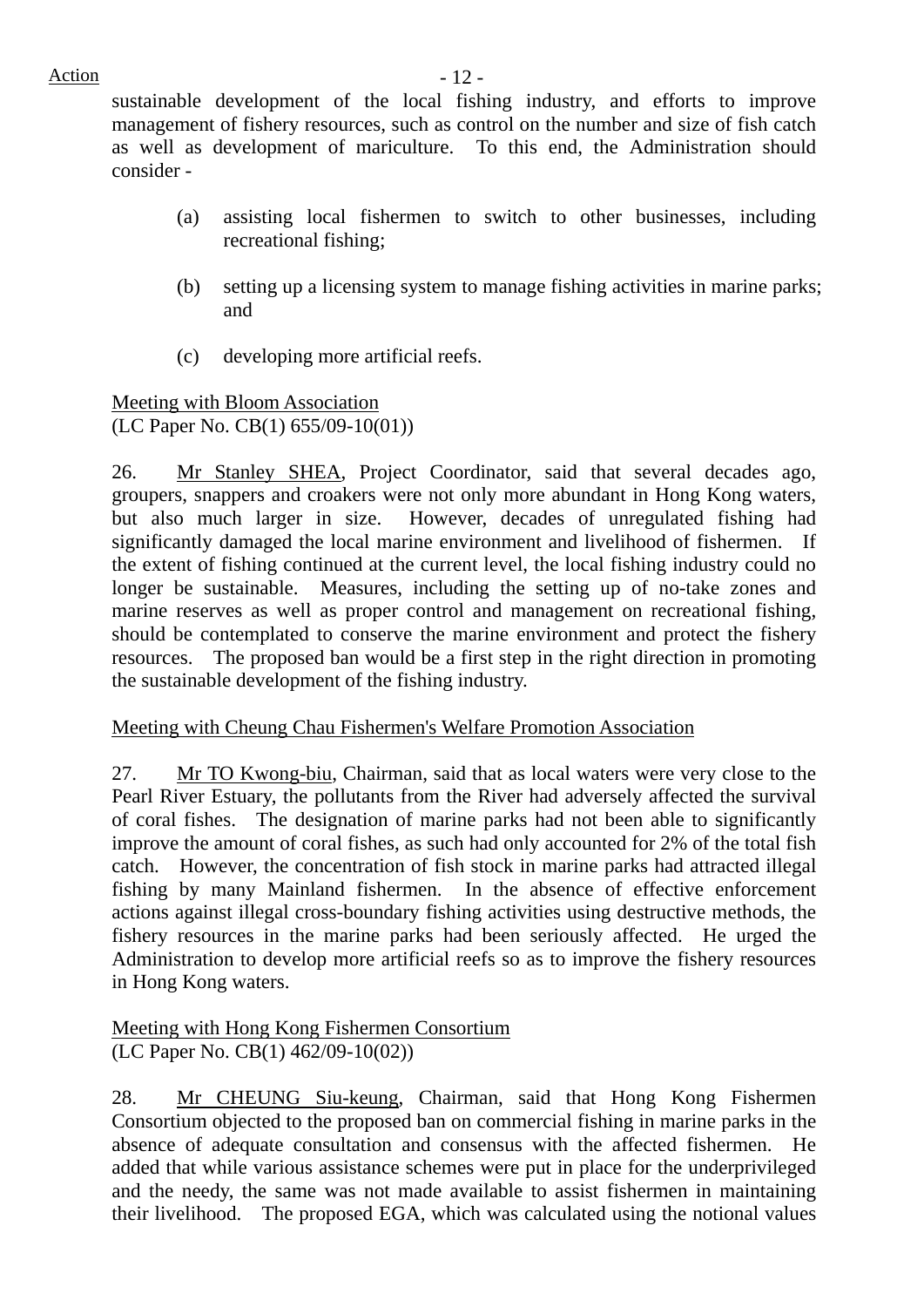of seven years' fish catch, was inadequate to compensate the right to fish in Hong Kong waters.

## Meeting with Tai Po Rural Committee (LC Paper No. CB(1) 675/09-10(02))

29. Mr CHAN Mei-tak, Agriculture and Fisheries Team Officer, said that Tai Po Rural Committee was opposed to the proposed ban on commercial fishing in marine parks. He pointed out that the setting up of marine parks and artificial reefs could not effectively revive fishery resources, given that the decrease in fish stock was not due to overfishing but the seasonal movement of fishes. By way of illustration, hairtail and threadfin could not be found in local waters when the weather was warm, while coral and shell fishes could not survive under the influence of southwest monsoon. He therefore questioned the efficacy of the proposed ban in improving the marine environment. He also considered it necessary for the Administration to provide reasonable compensation to affected fishermen.

# Meeting with Endless Fishing

30. Mr WONG Kin-chung, Editor, failed to see why recreational fishing should be prohibited in marine parks, given that this was an expensive activity which could benefit the economy of Hong Kong. He was concerned about the designation of more marine parks following the establishment of Geopark lest this might further reduce the popular fishing grounds for recreational fishing. The proposed extension of marine parks and the fishing ban would not only put a halt to recreational fishing, but also affect the survival of those engaged in the sale of baits and fishing equipment, as well as those engaged in the hiring out of fishing vessels. He urged the Administration to give due consideration to developing recreational fishing in Hong Kong.

Meeting with 長洲漁民權益會

31. Mr HO Yung-hei, Chairman, said that he had been fishing at the Centre Island every day, and he found that some 20 to 30 Mainland fishing vessels had trespassed Hong Kong waters for illegal fishing. As Mainland fishermen usually employed destructive fishing methods, these had greatly undermined the fishery resources in the area. While he had repeatedly complained to the Marine Police, no enforcement actions had been taken. He urged the Administration to step up enforcement actions against illegal cross-boundary fishing activities.

Meeting with 港九水上漁民福利促進會

32. Mr FUNG Tim-kan, Council Member, said that 港九水上漁民福利促進 會 strongly objected to the proposed ban on commercial fishing in marine parks. He said that when marine parks were set up in 1996, the Administration had promised to issue fishing permits to affected fishermen so that they could continue fishing in marine parks. The present proposal was not only a breach of promise, but would also affect the survival of the local fishing industry. He said that fishermen wished to earn their own living rather than applying for Comprehensive Social Security Assistance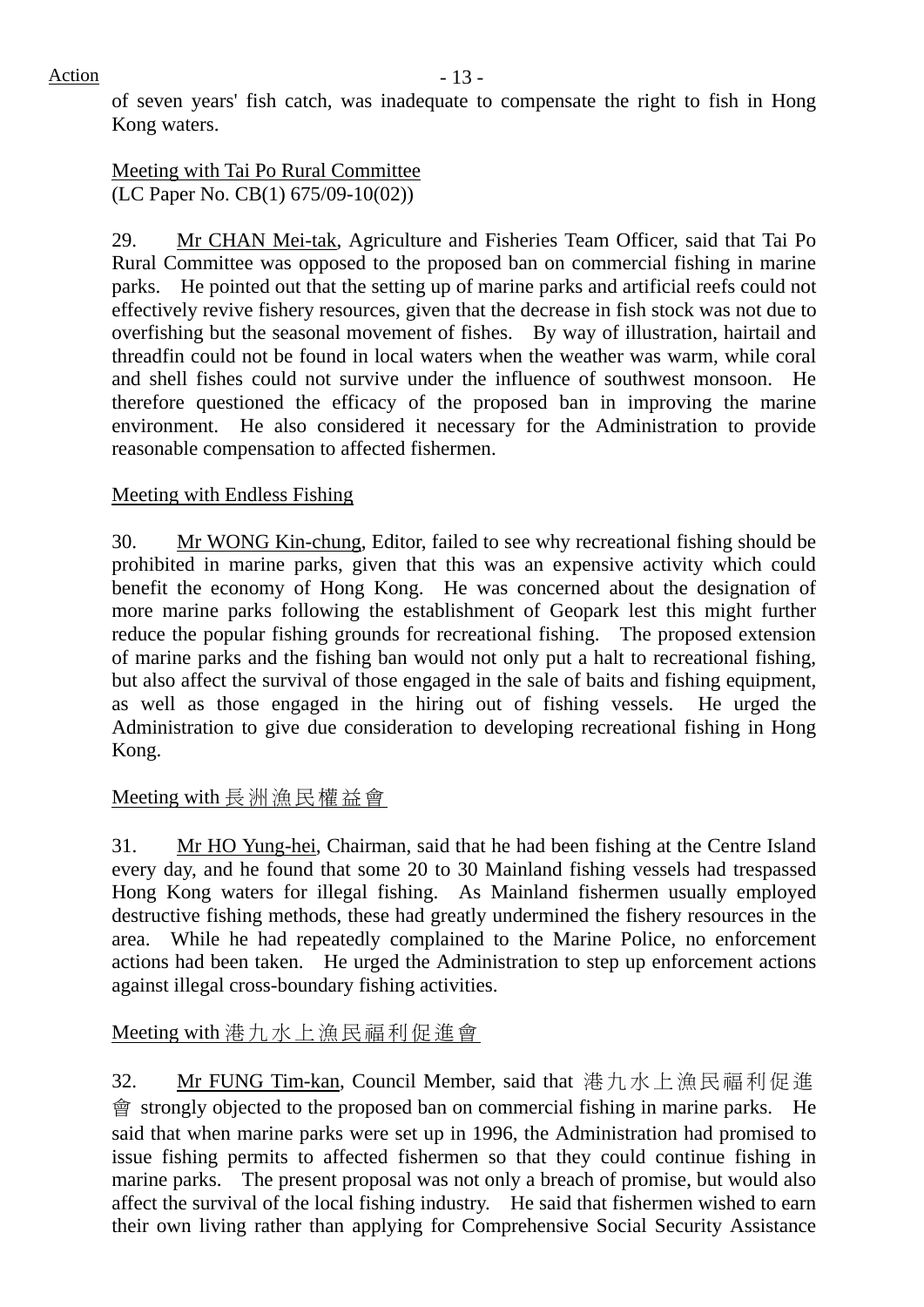(CSSA), which would create additional financial burden on the community.

# Meeting with 香港漁民魚商會

33. Mr CHEUNG Yau-kit, Chairman, said that 香港漁民魚商會 was opposed to the proposed ban. He said that the fishery resources were affected by reclamation works and dumping activities rather than fishing activities. Pollutants from the Pearl River Delta also affected the fish stock. The permission to dispose of human ashes at sea had further aggravated the situation. He emphasized that the Administration had the duty to remove rubbish at sea and reduce reclamation works.

## Meeting with 國際漁業聯盟

34. Mr YEUNG Yung-kwong, Chairman, held the view that the artificial reefs had not been useful in enriching fishery resources. He also expressed dissatisfaction at the requirement for fishermen to apply to the Rural Committee for consent before they could be issued with permits to fish in marine parks when these were first designated in 1996. He considered it unfair for the Administration to ban commercial fishing in marine parks on the one hand, while allowing over a hundred indigenous villagers to fish in these areas on the other. He further queried the adequacy of EGA of about \$150,000, which was calculated using the notional values of seven year's catch.

# Meeting with 港九漁民促進會

35. Mr CHEUNG Kam-chuen, Chairman, said that he had nothing to add.

# Meeting with 香港漁業聯盟

36. Mr KEUNG Siu-fai, Chief Officer, said that 香港漁業聯盟 objected to the ban on commercial fishing in marine parks not only because this lacked adequate consultation, but would also infringe upon the rights and seriously affect the livelihood of local fishermen, who were the real indigenous people of Hong Kong. While the fishery resources had been adversely affected by reclamation works and dumping activities, fishermen had not requested compensation because what they wanted was to continue fishing in local waters to earn their own living. He shared Prof Yvonne SADOVY's views that the development of artificial reefs was not able to enrich the fishery resources. He added that green groups should not only focus on conserving the marine environment, but also the need to maintain sustainable development of the fishery industry, as in the case of the Mainland and other countries. He was also concerned about the inadequacy of EGA.

# Meeting with 港九漁民聯誼會

37. Mr CHEUNG Chee-chuen, 理事長 , said that 港九漁民聯誼會 was strongly opposed to the ban on commercial fishing in marine parks as this would adversely affect fishermen's livelihood. He said that reclamation works in Hong Kong had severely damaged the marine environment and reduced the fishery resources. He urged the Administration to adequately consult fishermen on the proposed ban.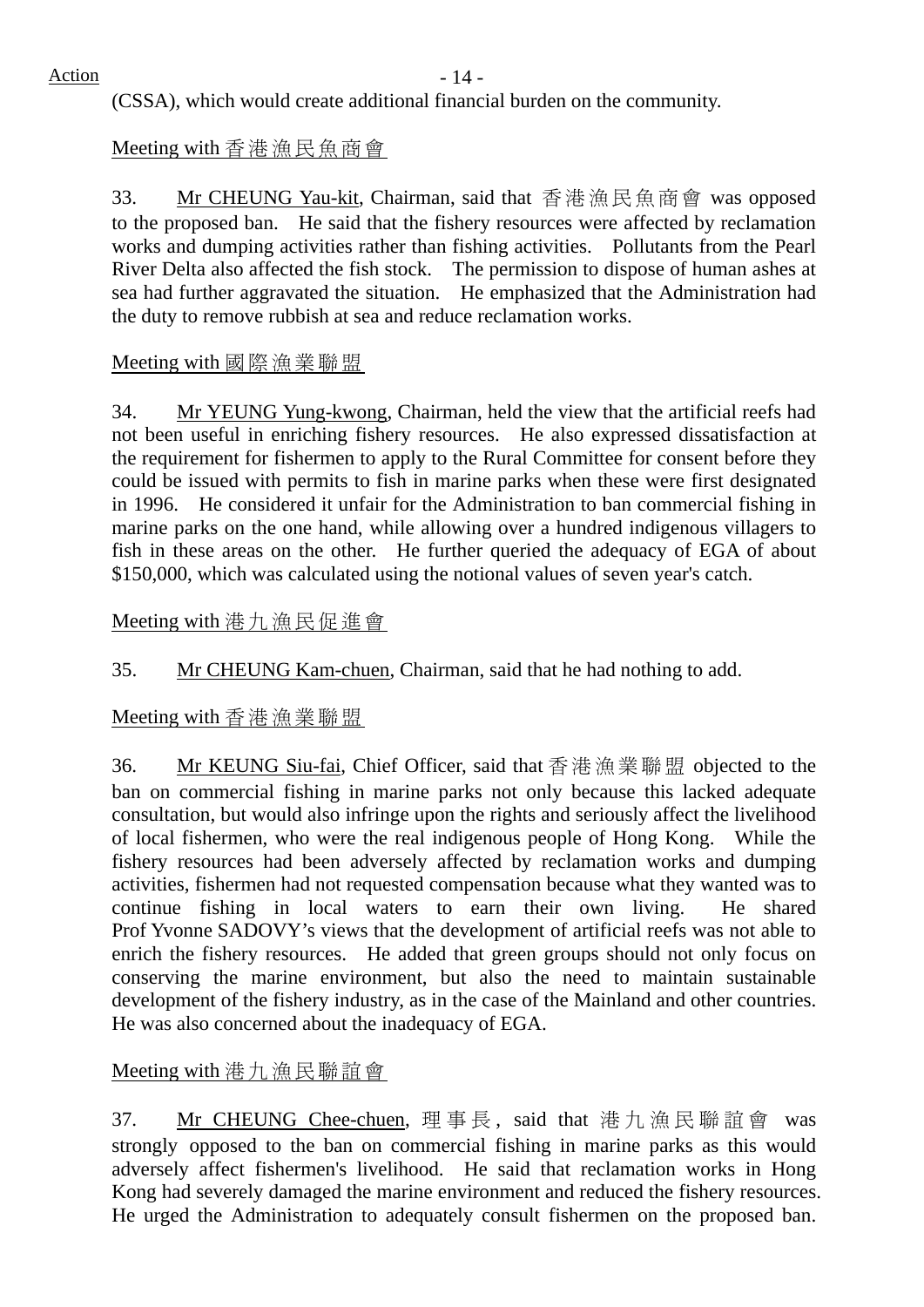$Action$  - 15 -

There was also a need to review the compensation mechanism to ensure the adequacy of the proposed EGA.

#### Meeting with 長洲漁民業聯合會

38. Mr CHAN Fuk said that reclamation works and dumping activities had adversely affected the fishery resources in Hong Kong. He considered it necessary that AFCD took measures to enrich the fishery resources through mariculture and breeding. He said that Hong Kong fishermen would like to continue to earn their living through fishing and did not wish to rely on CSSA.

#### *Submissions from deputations not attending the meeting*

|                                     | LC Paper No. CB(1) $628/09-10(06)$ — Submission from Dr Yang Mo, member of<br>the Southern District Council (Chinese<br>version only)                                                                                                                                             |
|-------------------------------------|-----------------------------------------------------------------------------------------------------------------------------------------------------------------------------------------------------------------------------------------------------------------------------------|
|                                     | LC Paper No. CB(1) $628/09-10(07)$ — Submission from Mr LOK Shui-sang,<br>Chairman of the Sai Kung Rural Committee<br>(Chinese version only)                                                                                                                                      |
|                                     | LC Paper No. $CB(1)$ 628/09-10(08) — Submission from Mr YEUNG Wai-sing,<br>member of the Eastern District Council<br>(Chinese version only)                                                                                                                                       |
|                                     | LC Paper No. $CB(1)$ 628/09-10(09) — Submission from Green Sense (Chinese<br>version only)                                                                                                                                                                                        |
|                                     | LC Paper No. CB(1) 675/09-10(03) — Submission from 漁民文化推廣關注組<br>(Chinese version only)                                                                                                                                                                                            |
|                                     | LC Paper No. $CB(1)$ 695/09-10(03) — Submission from Tai Po Rural Committee<br>(Chinese version only)                                                                                                                                                                             |
| LC Paper No. CB $(1)$ 695/09-10(04) | - Submission from Mr LO Sam-shing,<br>member of the Tai Po District Council<br>(Chinese version only)                                                                                                                                                                             |
|                                     | LC Paper No. CB(1) 695/09-10(05) — Joint submission from 新界東北區漁民大<br>聯盟,大埔元洲仔漁民,大埔聯益漁村,<br>大埔三門仔漁民新村, 大埔榕樹澳養魚<br>區, Tai Po Yim Tin Tsai(E) Marine Fish<br>Culture Business Association, Tai Po Yim<br>Tin Tsai Marine Fish Culture Business<br>Association (Chinese version only) |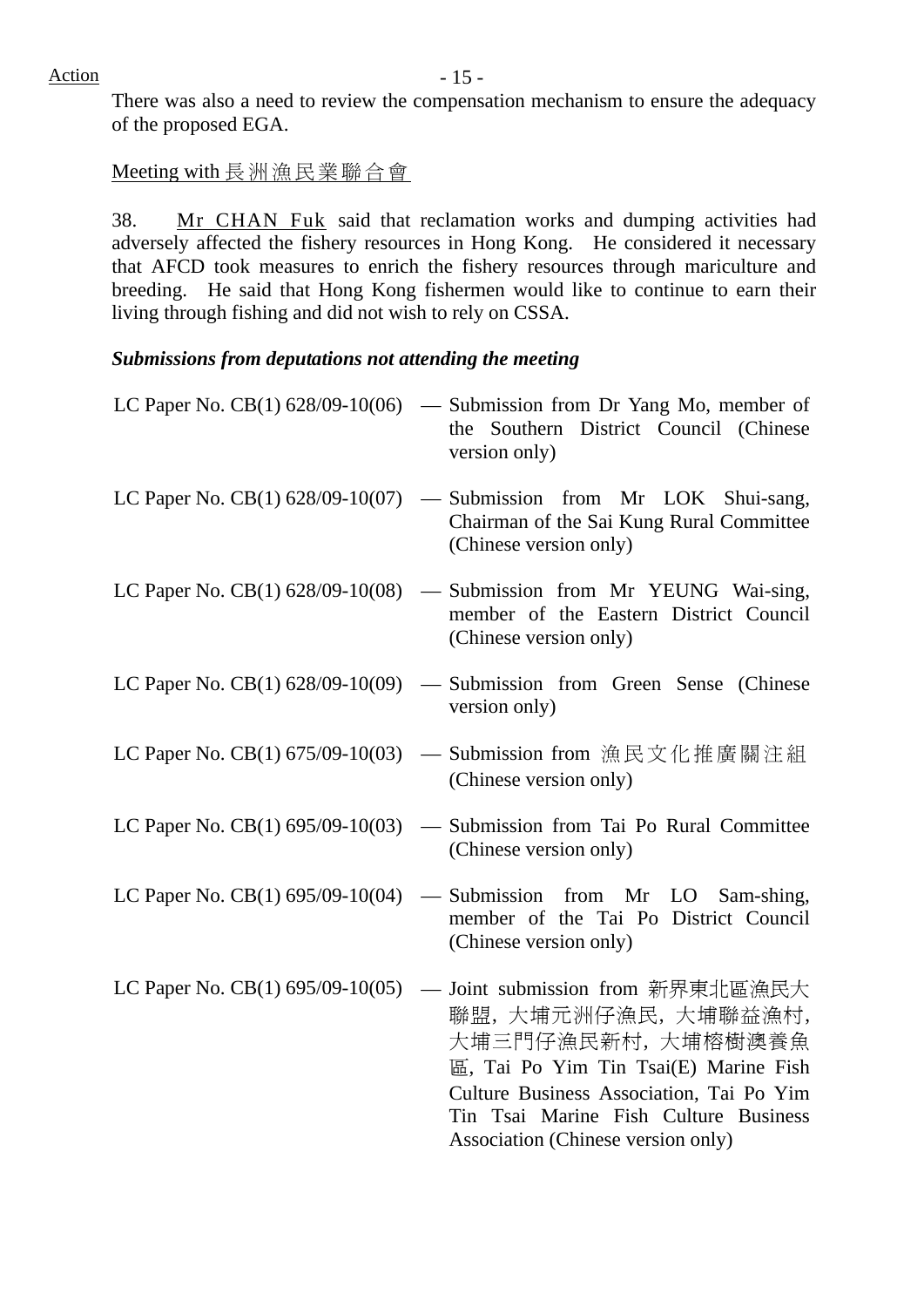| Meeting with the Administration |                                                                                                                                                                                 |
|---------------------------------|---------------------------------------------------------------------------------------------------------------------------------------------------------------------------------|
|                                 | $(LC$ Paper No. $CB(1)$ 628/09-10(10) — Administration's paper on banning of<br>commercial fishing in marine parks                                                              |
|                                 | LC Paper No. $CB(1)$ 628/09-10(11) — Paper on banning of commercial fishing in<br>marine parks prepared by the Legislative<br>Council Secretariat (updated background<br>brief) |
| Relevant papers                 |                                                                                                                                                                                 |

 $(LC$  Paper No.  $CB(1)$  392/09-10(03) — Administration's paper on banning of commercial fishing in marine parks)

39. The Secretary for the Environment (Acting) (SEN (Atg)) thanked deputations for their views. Regarding the allegation on the lack of consultation with affected fishermen, SEN (Atg) said that AFCD had consulted the fishermen associations and fishermen during the period from March to September 2009, details of which were set out in the Annex to the Administration's paper. She also said that there were circumstances where some fishermen associations had indicated that consultation with the chairmen and vice chairmen of the associations was sufficient for the time being and full consultation with members should only be held when more details of the proposal were worked out. As regards the impact of the ban on the livelihood of fishermen, SEN (Atg) advised that the four marine parks in Hong Kong, together with the proposed new marine parks, would only cover around 3% to 4% of Hong Kong waters. The proposed ban would not only improve the marine ecology and environment in the protected areas, but also that of the adjacent waters. The recovery of fishery resources in the marine parks as a result of the ban would benefit the marine ecology and environment as a whole. Following the completion of the consultancy study on fishery resources and fishing operations in Hong Kong waters, the Committee on Sustainable Fisheries was set up to advise on way forward for local fishery industry. To alleviate the impact of the ban on the livelihood of affected fishermen, the Government would work out the amount of EGA to be provided to individual eligible fishermen with reference to the established EGA mechanism for fishermen affected by marine development works, the amount of which would be calculated on the basis of the notional values of seven years' fish catch in the affected waters. Other assistance, including further deployment of artificial reefs in Hong Kong waters to increase fishery resources, would be provided. The Administration would also assist those fishermen who were willing to switch to other businesses, such as ecotourism. The Administration would continue to discuss with the fishermen associations and fishermen on various issues associated with the proposed ban on commercial fishing in marine parks, including EGA, size of the new marine parks and other measures to assist affected fishermen. SEN (Atg) further said that AFCD had been taking joint enforcement actions with the Marine Police and the Mainland authorities to combat illegal cross-boundary fishing activities.

40. Mr WONG Yung-kan considered it necessary for the Administration to define commercial fishing, which in his view should only refer to large-scale fishing using ocean-going vessels rather than fishing by bona-fide fishermen on a daily basis to maintain their livelihood. He recalled that when the four marine parks were first set up in 1995, about 1 000 fishing permits were issued to bona fide fishermen. The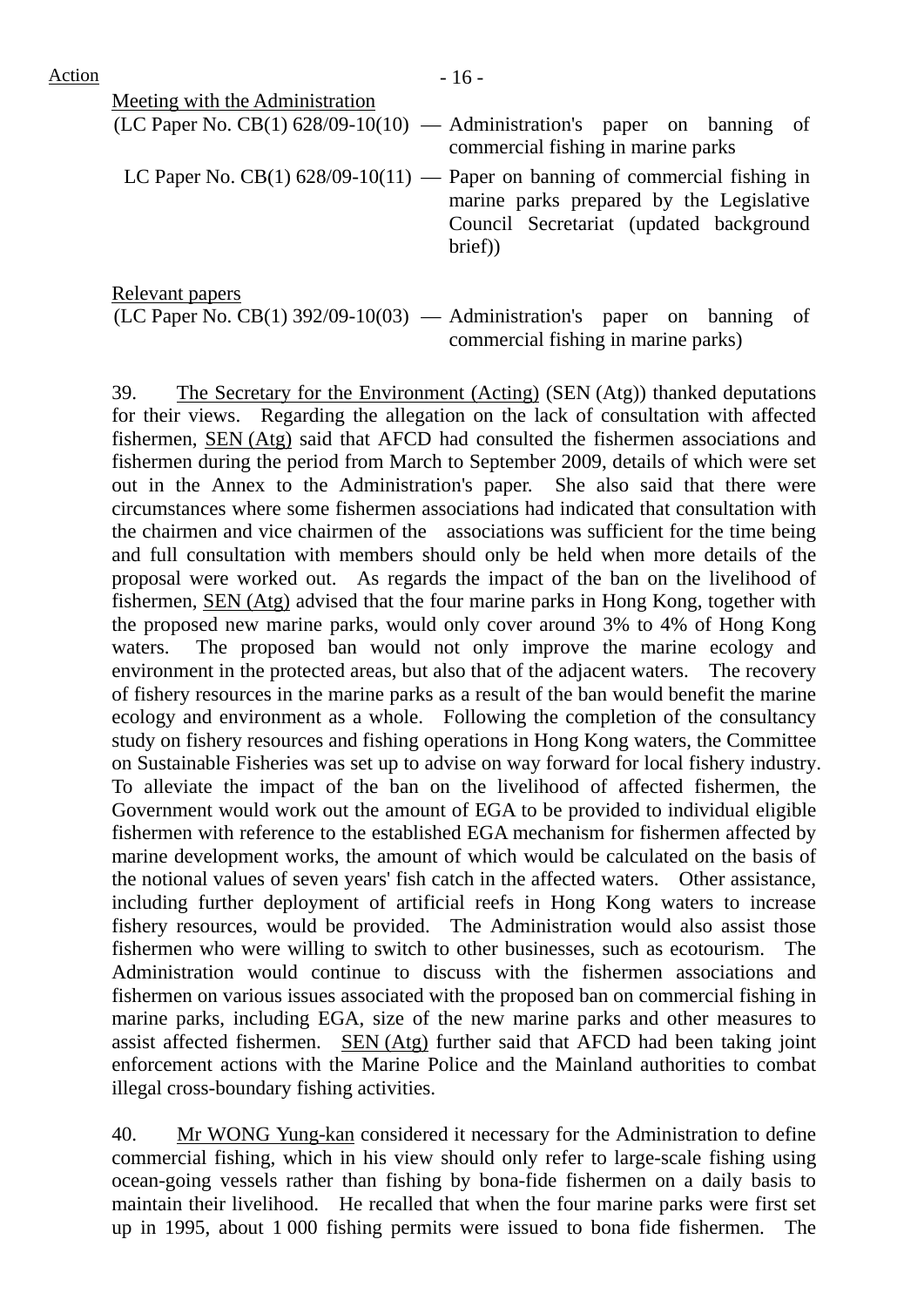$Action$   $-17$  -

number had since been reduced to 380, possibly because the fishermen were not made aware of the need to renew their permits, or the AFCD offices at Cheung Sha Wan and Canton Road were too remote for these fishermen. To this end, consideration should be given for AFCD staff to process applications for renewal of fishing permits at the fishing districts. Mr WONG said that he was opposed to the proposed ban when this was discussed by the Country and Marine Parks Board. He was concerned that with the extension of the Marine Parks Ordinance (Cap. 476) to Geopark, small-scale off-shore fishing, such as cage trapping, hand lining and hand netting, could not be carried out in the Geopark. This had indeed adversely affected the livelihood of fishermen. Given that consideration was being given to setting up more marine parks following the establishment of Geopark, the Administration should further consult the fisherman associations and fishermen before a decision was made. He also pointed out that the proposed ban was discriminating in prohibiting the 380 permit holders to fish in marine parks, while allowing former residents returning from overseas satisfying certain eligibility criteria to apply for fishing cards in order to fish in the marine parks.

41. SEN (Atg) said that commercial fishing included large-scale fishing by means of gill net, purse seine, long line and hand trawl, but not small-scale cage trapping, hand lining and hand netting. Renewal of fishing permits was currently handled by an independent committee comprising fishermen and district representatives. Measures, which included deploying AFCD staff to the fishing districts to process renewal applications, were already put in place to facilitate fishermen to renew their fishing permits. She added that the Administration would continue to consult fishermen associations on the banning proposal. Efforts would be made to protect the fishery resources on the one hand and to minimize the impact of the banning proposal on fishermen's livelihood on the other. While agreeing that trawling should be banned in marine parks, Mr WONG did not support an across-the-board ban on other forms of fishing.

42. The Chairman sought deputations' views on the ban. Mr CHEUNG Siu-keung/Hong Kong Fishermen Consortium noted that most deputations present at the meeting were opposed to the proposed ban. He said that the fishermen associations would welcome further exchanges with the Administration on various related issues, including the review of the outdated EGA which was formulated years ago. Mr CHAN Mei-tak/Tai Po Rural Committee said that when the marine parks were first set up, it was agreed that except for trawling, other small-scale fishing activities, such as cage trapping, hand lining and hand netting, would be allowed in marine parks. However, there seemed to be a different interpretation on what should be regarded as commercial fishing since then. He also pointed out that the provision of artificial reefs at Hoi Ha Wan, Yan Chau Tong, Hok Tsui had not been effective in enriching the fishery resources. Prof Yvonne SADOVY said that over-fishing was a direct result of the lack of management rather than the fault of the fishing community. She enquired if the Administration had scientific evidence on the efficacy of artificial reefs in improving the fisheries in Hong Kong in the last 10 years and if not, whether AFCD would continue with the development of artificial reefs in future. Dr Guillermo MORENO/WWF Hong Kong said that efforts would be made to ensure sustainable development of fishery industry in Hong Kong, including the need to justify the provision of artificial reefs. He also supported the formulation of a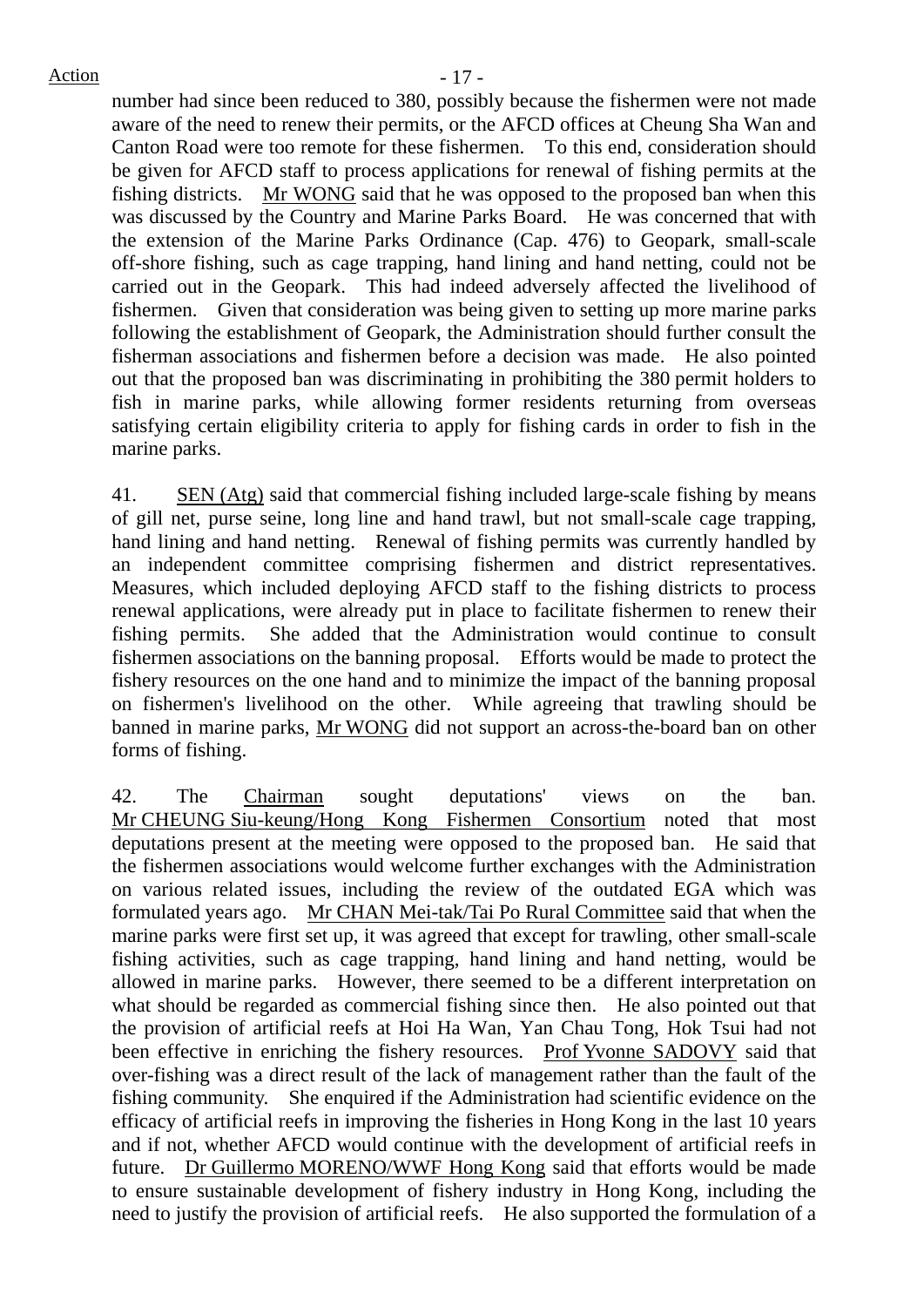comprehensive plan to address issues, such as licensing for fishermen. Mr YEUNG Yung-kwong/ 國際漁業聯盟 was dissatisfied that the Rural Committee's views had to be sought before fishing permits were approved. The Senior Marine Parks Officer clarified that the affirmation from the Rural Committee was not required in the issuance of fishing permits. Only in special cases where the village head had difficulties in proving that the applicant was a bona fide fisherman would affirmation be sought from the Rural Committee.

43. Mr KAM Nai-wai noted that most of the deputations attending the meeting were opposed to the proposed ban. Members of the fishing industry were also deeply concerned about the proposed designation of more marine parks following the establishment of the geopark. He said that he could not support any measures that would adversely affect the survival of the fishing industry. Unless comprehensive policies were worked out to ensure the sustainable development of the local fishery industry, he would find it difficult to support the proposed ban. Apart from the proposed EGA and assistance for fishermen to seek alternative employment, he enquired about the measures in place to deal with the various issues, such as deployment of artificial reefs, reduction in the size of proposed marine parks etc. SEN (Atg) said that the Administration would try to address fishermen's concerns about the proposed designation of more marine parks and sustainable development of local fishery industry, while awaiting the recommendations of the Committee on Sustainable Fisheries which would be completed at a later stage.

44. Mr Albert CHAN recalled that matters relating to protection of fishery resources, provision of artificial reefs, fishermen's livelihood etc had been discussed since 1990s. However, many earlier promises made to fishermen were lost in the course of re-distribution of the portfolio on fishery to different policy bureaux. The measures as now proposed were detrimental to the livelihood of fishermen. He criticized the Administration for being ignorant about the problems faced by fishermen, and indifferent in assisting fishermen to maintain their livelihood. The situation was further complicated by the lack of effective enforcement actions against illegal cross-boundary fishing activities, and reduction in fishing grounds resulting from the designation of more marine parks. There was a need to strike a balance between the interest of fishermen and control on fishing activities to protect fishery resources, which in his view could be improved through the development of artificial reefs. SEN (Atg) said that the protection of fishery resources was a long-term and on-going commitment since early 1990s. The provision of artificial reefs had begun years ago and consultation with local fishermen would be held to address their concerns. The Assistant Director (Country & Marine Parks) said that the development of artificial reefs and control on the issuance of fishing permits were measures to foster sustainable development of the local fishery industry. Following consultation with local fishermen, artificial reefs had been placed at Port Shelter and the existing marine parks. The Committee on Sustainable Fisheries would look into the deployment of artificial reefs.

45. Noting that there were divergent views on the deployment of artificial reefs, Ms Cyd HO considered it necessary for the Administration to commission a study by experts on the advantages and disadvantages of artificial reefs. She was also concerned about the problem of water pollution arising from dumping activities and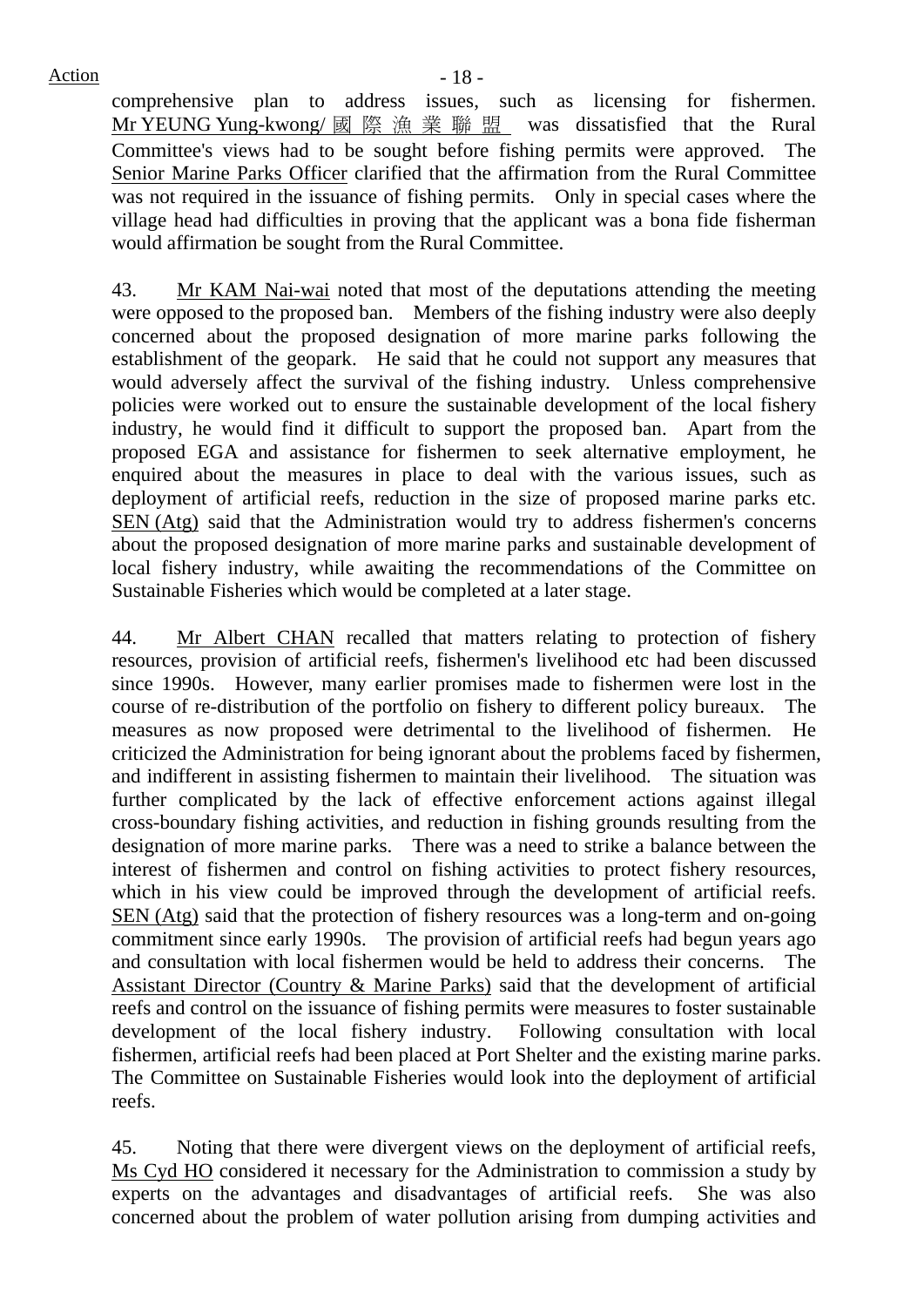$Action$   $-19$  -

undersea construction activities, such as installation of cables, which had resulted in oxygen depletion of sea waters and damage of fishery resources. The proposed ban could not help improve the marine habitat and fishery resources if the construction and dumping activities were allowed to continue.

46. Mr CHAN Hak-kan noted that there was a general consensus on the need for sustainable development of the local fishery industry. He pointed out that the culprit for depletion of the fishery resources in Hong Kong was illegal cross-boundary fishing activities and illegal dumping activities rather than commercial fishing by local fishermen. It was therefore unfair to hold local fishermen responsible for the depletion in fishery resources. It followed that the ban on commercial fishing would not serve the intended purpose. Given that most of the fishermen associations were opposed to the ban, he asked what further steps the Administration would take to resolve the situation. He said that he was not prepared to support the proposed ban unless the concerns raised were adequately addressed. SEN (Atg) said that the Administration would continue its efforts to negotiate with affected fishermen, and provide the assistance as necessary to alleviate the impact of the proposal on their livelihood. Apart from the provision of EGA, efforts would be made to assist the fishermen to switch to alternative employment to maintain their livelihood.

47. Mr WONG Yung-kan enquired whether the Administration would consider shelving the proposed ban on account of the many objections raised. SEN (Atg) said the Administration would continue to discuss with affected fishermen on the measures to alleviate the impact of the proposal on their livelihood. Meanwhile, continued efforts would be made to protect the fishery resources.

48. In concluding, the Chairman requested the Administration to provide written responses to deputations' concerns which had not been addressed to at the meeting.

(*Post-meeting note* : The Administration provided an information paper on the Artificial Reef Programme in Hong Kong, which was circulated to members vide LC Paper No. CB(1) 886/09-10(01) on 14 January 2010.)

**V. 341DS – Harbour Area Treatment Scheme, stage 2A – upgrading of Stonecutters Island sewage treatment works and preliminary treatment works** (LC Paper No. CB(1) 628/09-10(12) — Administration's paper on 341DS – Harbour Area Treatment Scheme, stage 2A – upgrading of Stonecutters Island sewage treatment works and preliminary

49. SEN (Atg) briefed members on the Administration's proposal to upgrade the remaining part of 341DS – Harbour Area Treatment Scheme, stage 2A – upgrading of Stonecutters Island sewage treatment works and preliminary treatment works to Category A at an estimated cost of \$7,928.9 million in money-of-the-day (MOD) prices. Subject to members' advice, the proposal would be submitted to the Public Works Subcommittee (PWSC) for consideration in January 2010 with a view to

treatment works)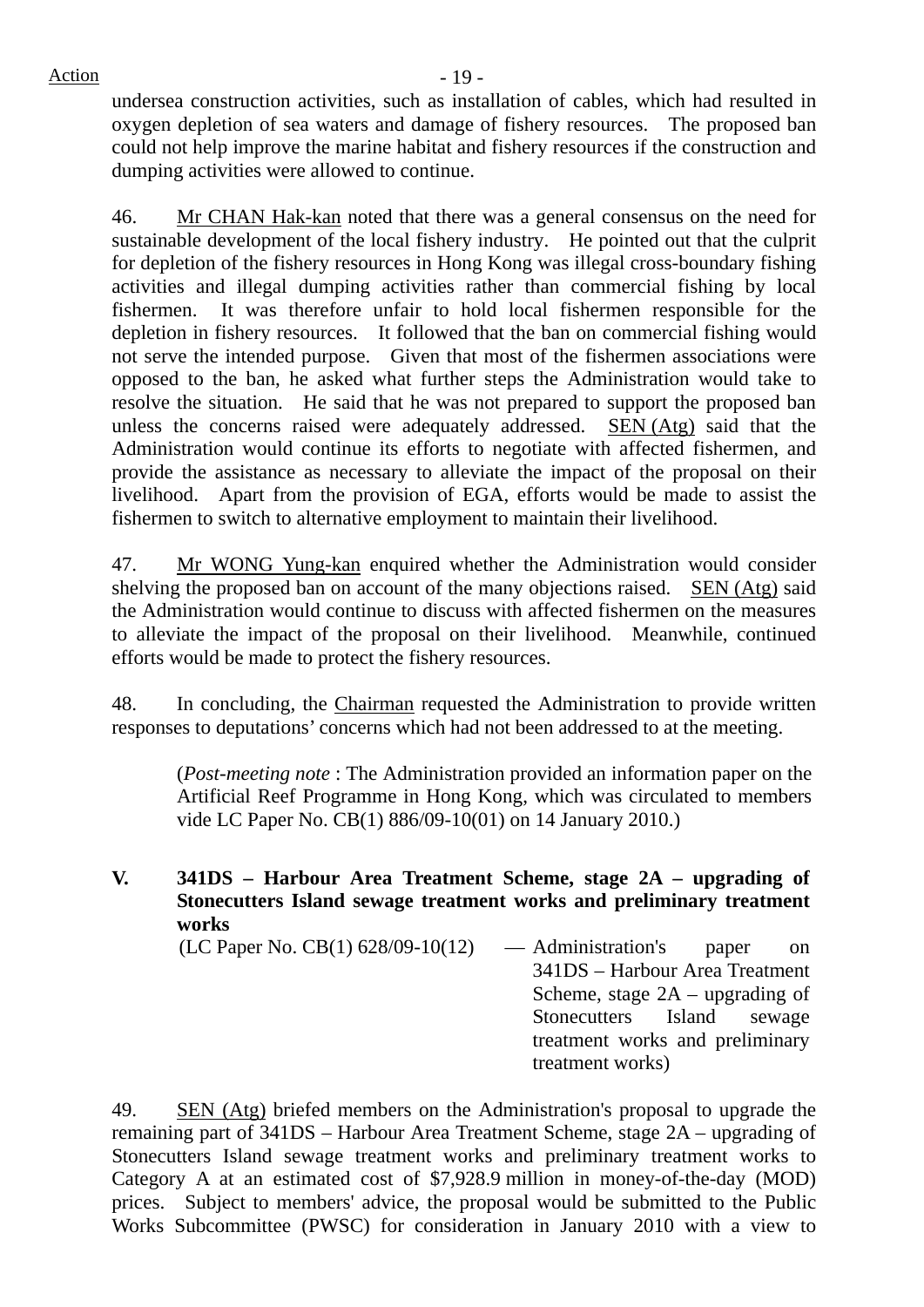seeking funding approval from the Finance Committee (FC) as soon as possible.

50. Given that HATS Stage 1 had completed and part of Stage 2A was already in progress, Mr WONG Yung-kan said that there would be no choice but to continue with the remaining part of Stage 2A. He was however concerned about the adverse impact of sedimentation arising from the treatment process of the Stonecutters Island Sewage Treatment Works (SCISTW) on the marine ecology of the surrounding waters. He enquired about the measures to be taken to protect the marine environment and to prevent depletion of oxygen in the surrounding waters. The Assistant Director of Environmental Protection (Water Policy) (ADEP(WP)) said that HATS had undergone a detailed Environmental Impact Assessment (EIA). Following the commissioning of the HATS Stage 1, the oxygen concentration in the surrounding waters had increased by around 10%. Further improvements, including up to 70% removal of organic pollutants, up to 80% removal of suspended solids and a up to further 5% increase in oxygen concentration, were expected with the completion of HATS Stage 2A. It was envisaged in the EIA report that the water quality of the Victoria Harbour would be further improved as a result of the reduction in pollution load.

51. While acknowledging the improvements to be achieved through HATS, Mr WONG Yung-kan noted that the surrounding waters were still exposed to the pollution load arising from the industrial activities in the Mainland. He asked if studies had been conducted on the biodiversity of the surrounding marine environment. ADEP(WP) stated that AFCD conducted studies on the biodiversity as well as the fish catch in Hong Kong waters from time to time and a territory-wide fishery study was carried out in 1999. AFCD had been monitoring the situation closely. It was also agreed at the last meeting of the Hong Kong/Guangdong Joint Working Group on Sustainable Development and Environmental Protection in December 2009 that a study on the water quality of the Pearl River Delta Region would be conducted with a view to formulating a water quality management plan for the estuary region. The Administration had also initiated a biological indicator monitoring programme in 2004, and the results of the programme had been published on the Internet.

52. Ms Cyd HO was concerned that the construction of deep sea tunnels under HATS Stage 2A might have created a physical barrier preventing the passage of marine organisms, thereby adversely affecting the marine ecology. The Assistant Director of Drainage Services (Sewage Services) (ADDS(SS)) advised that the deep sea tunnels would be built below the seabed and would not affect the marine ecology along the tunnel alignment. In reply to Ms HO's further question on the upgrading works relating to energy saving for SCISTW and the other eight preliminary treatment works, ADDS(SS) said that features, such as photovoltaic panels and green rooftops, would be adopted in SCISTW as well as the eight preliminary treatment works.

53. Owing to time constraints, Ms Cyd HO suggested to hold another meeting in January 2010 to allow sufficient time to discuss the progress of works and the effectiveness of HATS. Given the controversy over HATS, Mr Albert CHAN opined that there might be a need to consult interested parties before considering the funding proposal for the remaining part of HATS Stage 2A, which amounted to as much as \$7,928.9 million. Instead of holding another meeting which might cause possible delay to the funding proposal, consideration could be given to inviting interested